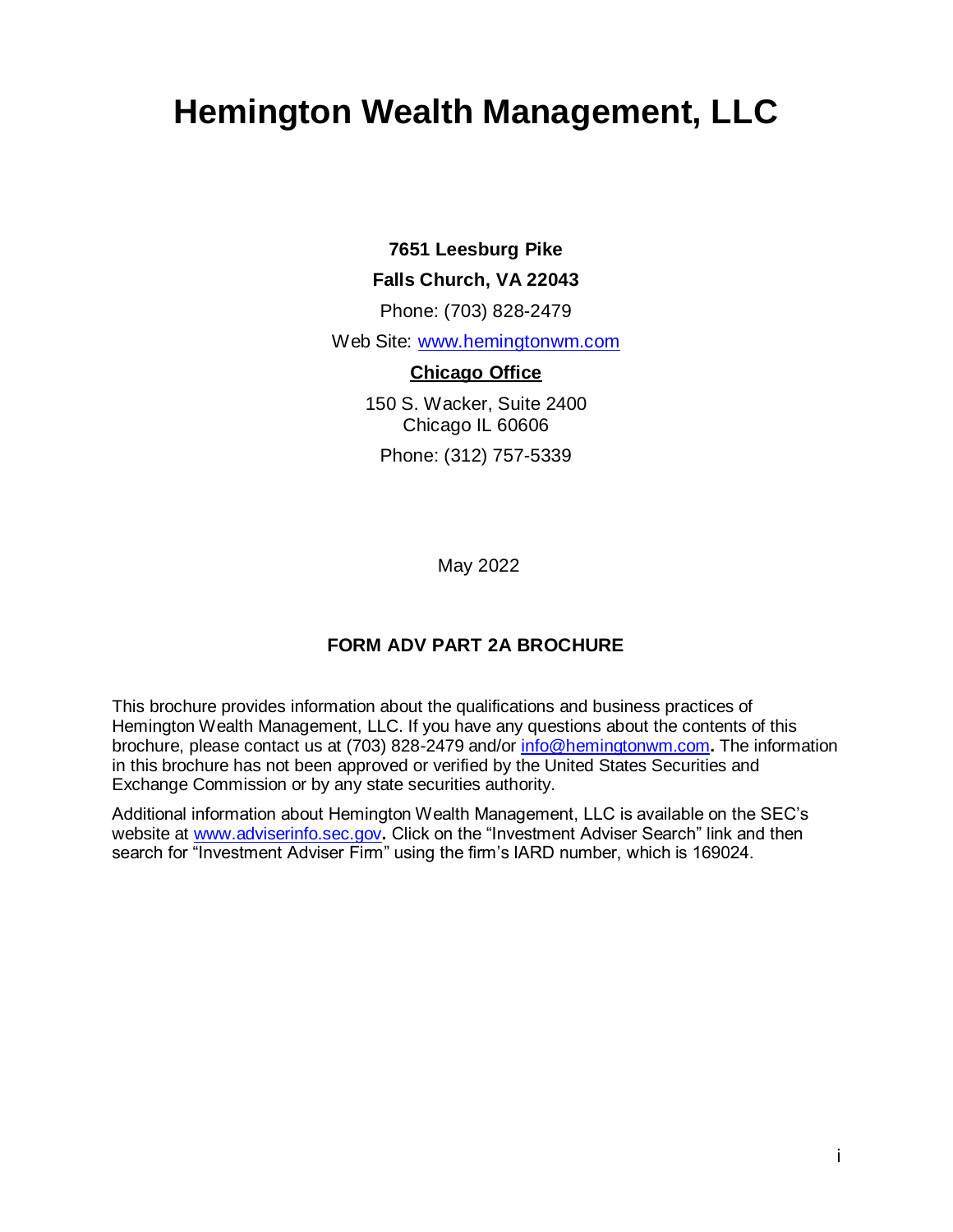## *Material Changes*

Form ADV Part 2A, Item 2

<span id="page-1-0"></span>The purpose of this page is to inform you of any material changes since the last annual update to this brochure. If you are receiving this brochure for the first time, this section may not be relevant to you.

Hemington Wealth Management, LLC reviews and updates our brochure at least annually to make sure that it remains current. We have made no material changes since our last annual update to this brochure dated January 2021.

Hemington Wealth Management, LLC will further provide you with a new brochure as necessary based on changes or new information, at any time, without charge.

Currently, our brochure may be requested by contacting us at (703) 828-2479 and/or [info@hemingtonwm.com](mailto:info@hemingtonwm.com)**.**

Additional information about Hemington Wealth Management, LLC is also available via the SEC's website**,** [www.adviserinfo.sec.gov](http://www.adviserinfo.sec.gov/)**.** The SEC's website also provides information about any persons affiliated with Hemington Wealth Management, LLC who are registered, or are required to be registered, as investment adviser representatives of Hemington Wealth Management, LLC.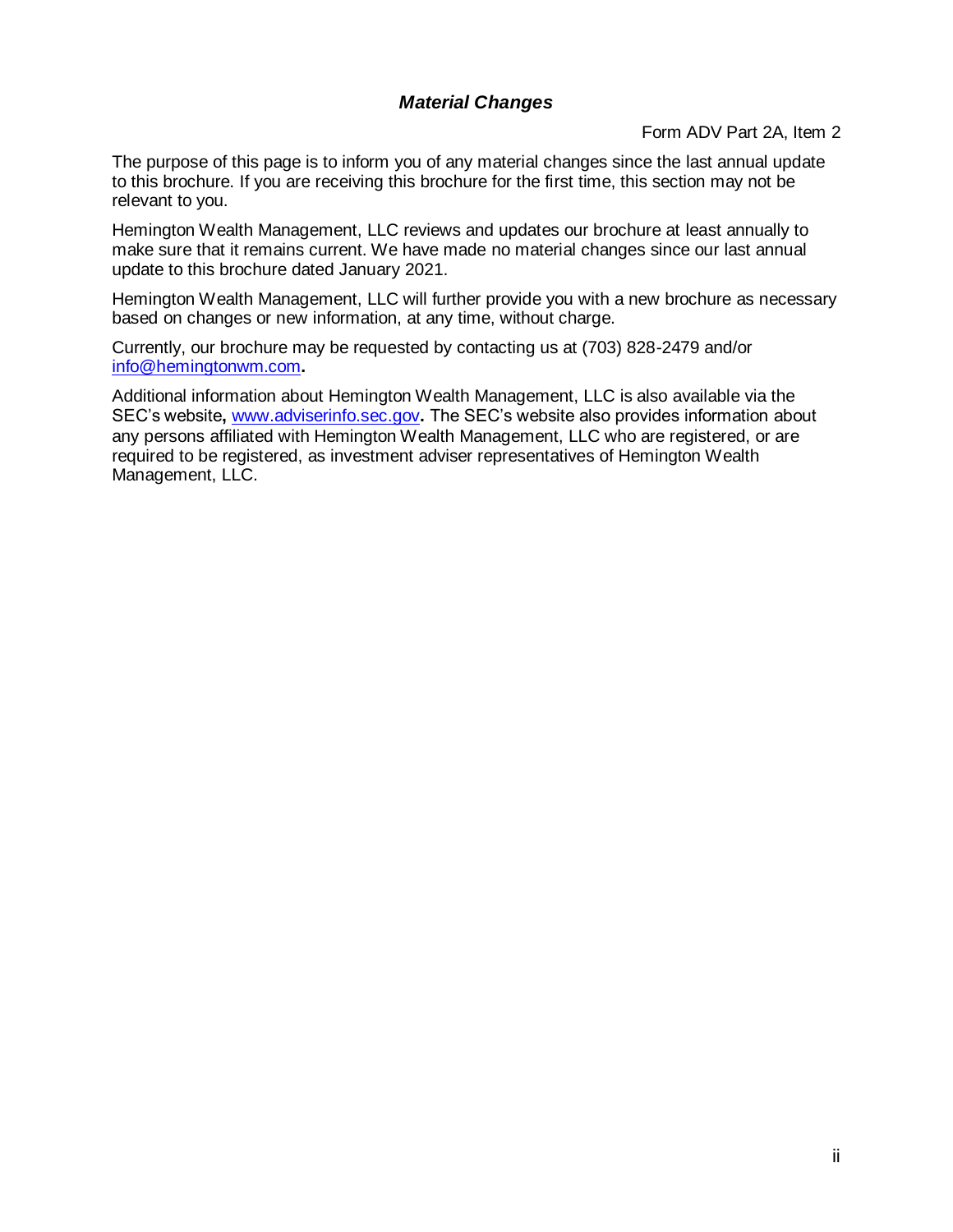# **Table of Contents**

<span id="page-2-0"></span>

|                                                                | Form ADV Part 2A, Item 3 |
|----------------------------------------------------------------|--------------------------|
|                                                                |                          |
|                                                                |                          |
|                                                                |                          |
|                                                                |                          |
|                                                                |                          |
|                                                                |                          |
|                                                                |                          |
| Methods of Analysis, Investment Strategies and Risk of Loss  6 |                          |
|                                                                |                          |
|                                                                |                          |
|                                                                |                          |
|                                                                |                          |
|                                                                |                          |
|                                                                |                          |
|                                                                |                          |
|                                                                |                          |
|                                                                |                          |
|                                                                |                          |
|                                                                |                          |
|                                                                |                          |
|                                                                |                          |
|                                                                |                          |
| Travis Johnson, CFP®                                           | 17                       |
|                                                                |                          |
|                                                                |                          |
|                                                                |                          |
|                                                                |                          |
|                                                                |                          |
|                                                                |                          |
|                                                                |                          |
|                                                                |                          |
|                                                                |                          |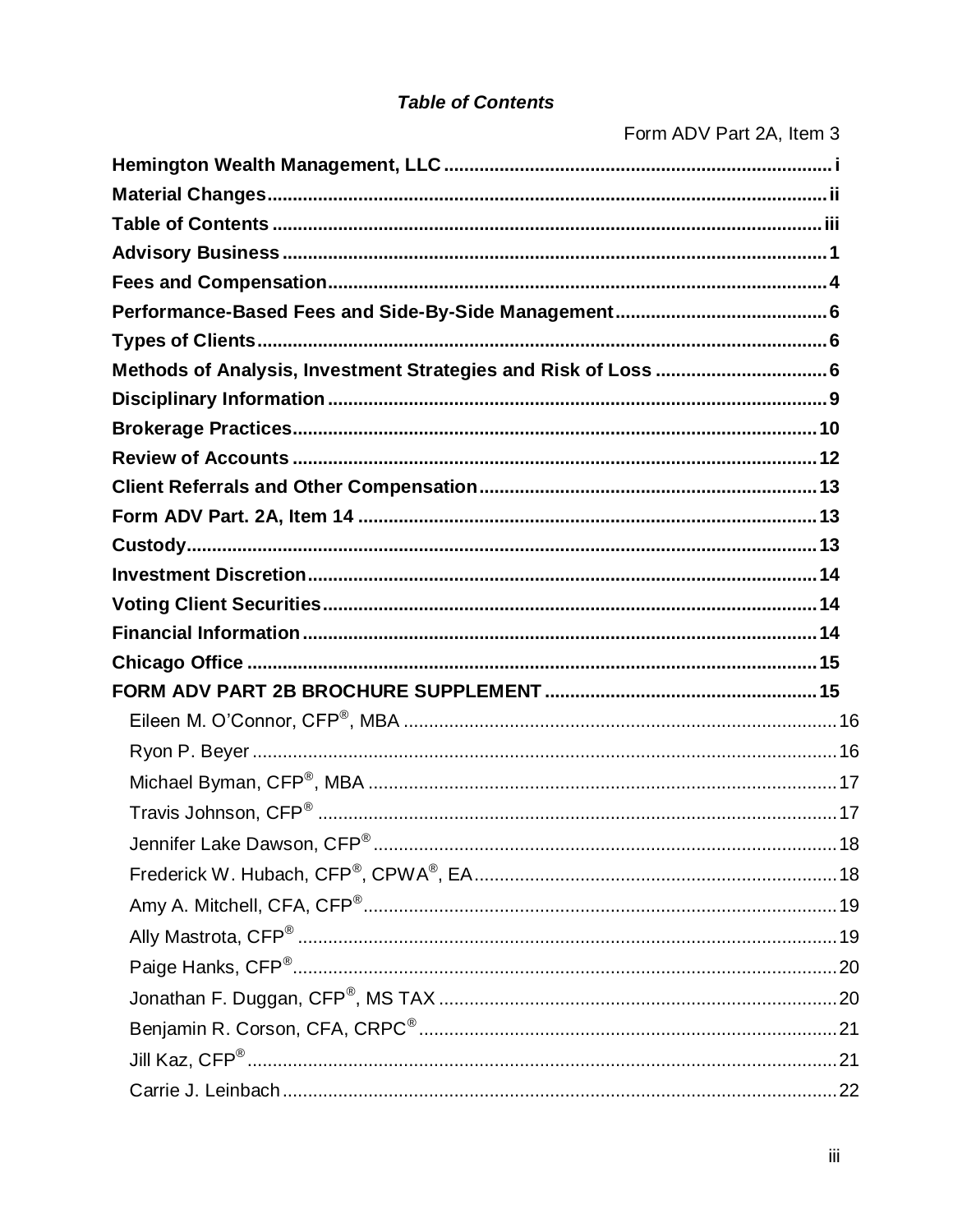## *Advisory Business*

Form ADV Part 2A, Item 4

#### <span id="page-3-0"></span>**About Hemington Wealth Management, LLC**

Hemington Wealth Management, LLC ("Hemington") is a limited liability company formed in 2013 in the state of Virginia. The principal owners of the firm are Eileen O'Connor and Ryon Beyer. The major decisions of a strategic and administrative nature for the firm are undertaken by Ms. O'Connor and Mr. Beyer.

This narrative brochure provides clients with information regarding Hemington and the qualifications, business practices, and nature of advisory services that should be considered before becoming an advisory client of Hemington.

Prior to engaging Hemington to provide services, clients are required to enter into an agreement with Hemington setting the terms and conditions of the engagement (including termination), describing the scope of the services to be provided, and the portion of the fee that is due from the client prior to Hemington beginning services. It remains the client's responsibility to promptly notify Hemington if there is ever any change in the client's financial situation or investment objectives for the purpose of reviewing/evaluating/revising Hemington's previous recommendations and/or services.

#### **Wealth Management**

The client may engage Hemington to provide both ongoing financial consulting and investment management on a fee-only basis. This process is customizable to the unique needs of the client. For new clients, usually in the first 12 to 24 months of working with Hemington, there will be meetings as often as necessary to establish the full breadth of planning recommendations and to implement such recommendations.

Subject to any written guidelines, which the client may provide, Hemington will be granted discretion and authority to manage the client's investment account(s). Accordingly, Hemington is authorized to perform various functions, at the client's expense, without further approval from the client. Such functions include making all investment decisions on the (a) securities purchased/sold and (b) the amount of securities to be purchased/sold. Once the portfolio is constructed, Hemington provides ongoing supervision and rebalancing of the portfolio as changes in market conditions and client circumstances may require.

Hemington primarily allocates investment management assets of its client accounts among various asset classes using mutual funds, (and to a much lesser extent, among various individual debt and equity securities), on a discretionary basis, in accordance with the investment objectives of the client as set forth in an Investment Policy Statement prepared by Hemington for review and acceptance by the client. Unless the client directs otherwise, Hemington shall primarily recommend that all investment management accounts be maintained at TD Ameritrade Institutional, a division of TD Ameritrade, Inc. ("TD Ameritrade"), member FINRA/SIPC/NFA. TD Ameritrade is an independent SEC-registered broker-dealer.

Hemington may offer investments through a third-party investment adviser ("sub-adviser"). All sub-advisers to whom Hemington refers its clients will be a registered investment adviser with the Securities and Exchange Commission or other appropriate jurisdictions. At the time of the referral to the sub-adviser, the clients receive full disclosure that includes detailed information on the services offered and other pertinent disclosures by delivery of a copy of the relevant subadviser's Form ADV Part 2 or equivalent disclosure documents. In addition, if the investment program recommended to a client is a wrap fee program, the client will also receive the equivalent wrap fee brochure provided by the sponsor of the program. Hemington will provide each client with all appropriate disclosure statements.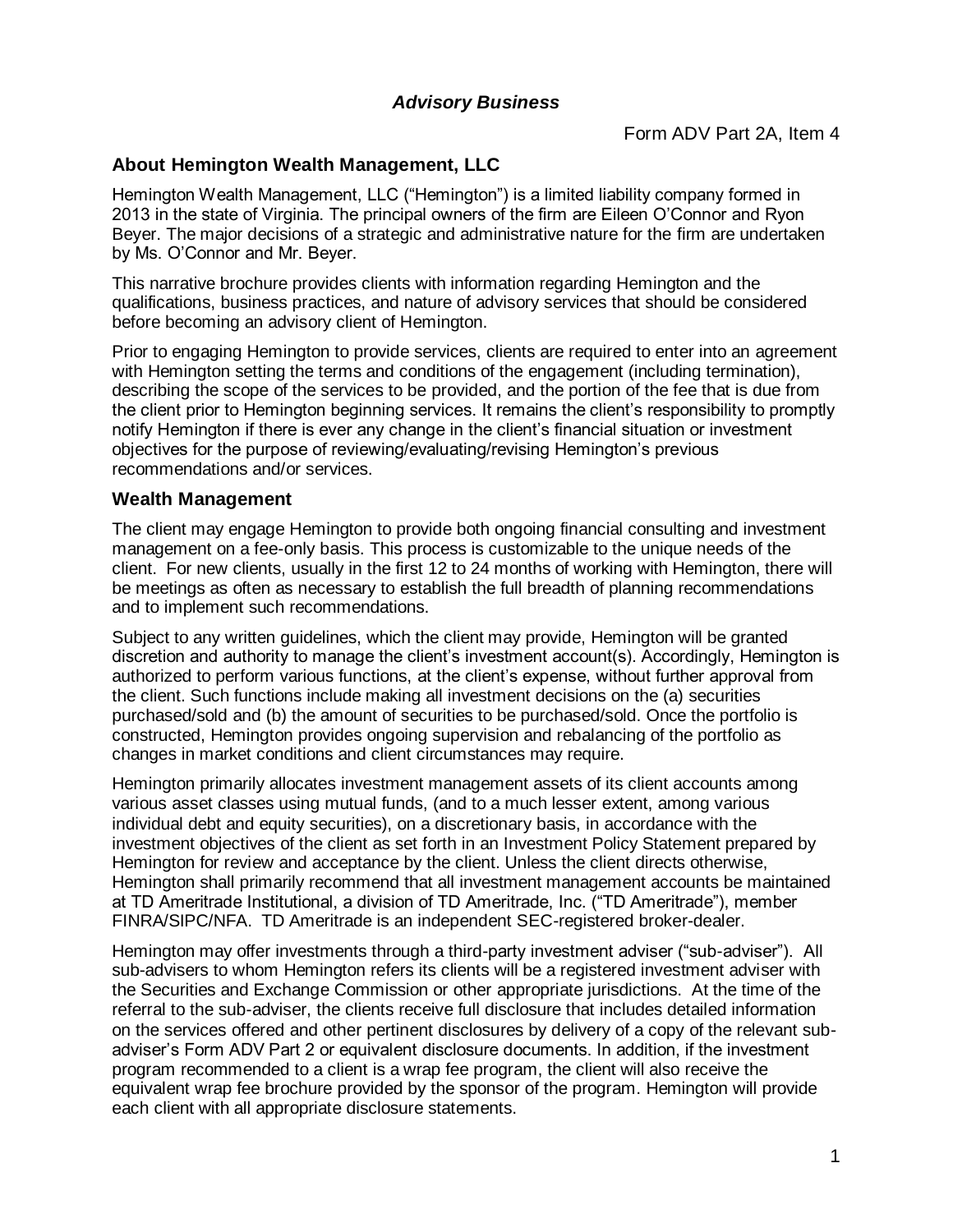After consultation with Hemington, clients may impose restrictions on investing in certain securities or types of securities. Other restrictions may be imposed by clients with respect to the (average or longest) maturity or credit quality of fixed income investments. In either case, all restrictions must be in writing.

If requested by the client, Hemington may recommend the services of other professionals for implementation purposes. The client is under no obligation to engage the services of any such recommended professional. The client retains absolute discretion over all such implementation decisions and is free to accept or reject any recommendation from Hemington. If a client engages any such recommended professional, and a dispute arises thereafter relative to such engagement, the client agrees to seek recourse exclusively from and against the engaged professional.

#### **Investment Management**

Hemington provides continuous advice regarding the investment of client funds based on the individual needs of the client. Through personal discussions in which goals and objectives based on a client's particular circumstances are established, a client's personal investment policy is developed and a portfolio managed based on that policy.

Investment management accounts are managed on a discretionary basis. Account supervision is guided by the client's stated objectives. Each client has a responsibility to inform Hemington of any changes to financial circumstances or investment objectives.

As discussed above, Hemington may offer investments through a third-party investment adviser ("sub-adviser").

Clients may impose reasonable restrictions on investing in certain securities, types of securities, or industry sectors.

#### **Financial Planning and Consulting**

Hemington offers advanced financial planning services. Such advice will typically involve providing a variety of services, principally advisory in nature, to clients regarding the management of the client's financial resources based upon an analysis of each client's individual needs. The process typically begins with an initial complementary consultation. Once such information has been studied and analyzed, a financial plan – designed to achieve the client's expressed financial goals and objectives – will be produced and presented to the client.

To the extent requested by the client, financial planning advice may be rendered in the areas of business planning, retirement planning, personal tax planning, estate planning, insurance planning, college planning, and compensation and benefits planning, among others.

Financial plans are based on the client's financial situation at the time the plan is presented and are based on financial information disclosed by the client to Hemington. Clients are advised that certain assumptions will be made with respect to interest and inflation rates and use of past trends and performance of the market and economy. Past performance is in no way an indication of future performance. Hemington cannot offer any guarantees or promises that the client's financial goals and objectives will be met. As the client's financial situation, goals, objectives, or needs change, the client must notify Hemington promptly.

Retirement Rollovers-No Obligation/Conflict of Interest: A client leaving an employer typically has four options (and may engage in a combination of these options): 1) leave the money in his former employer's plan, if permitted, 2) roll over the assets to his/her new employer's plan, if one is available and rollovers are permitted, 3) rollover to an Individual Retirement Account (IRA), or 4) cash out the account value (which could, depending upon the client's age, result in adverse tax consequences).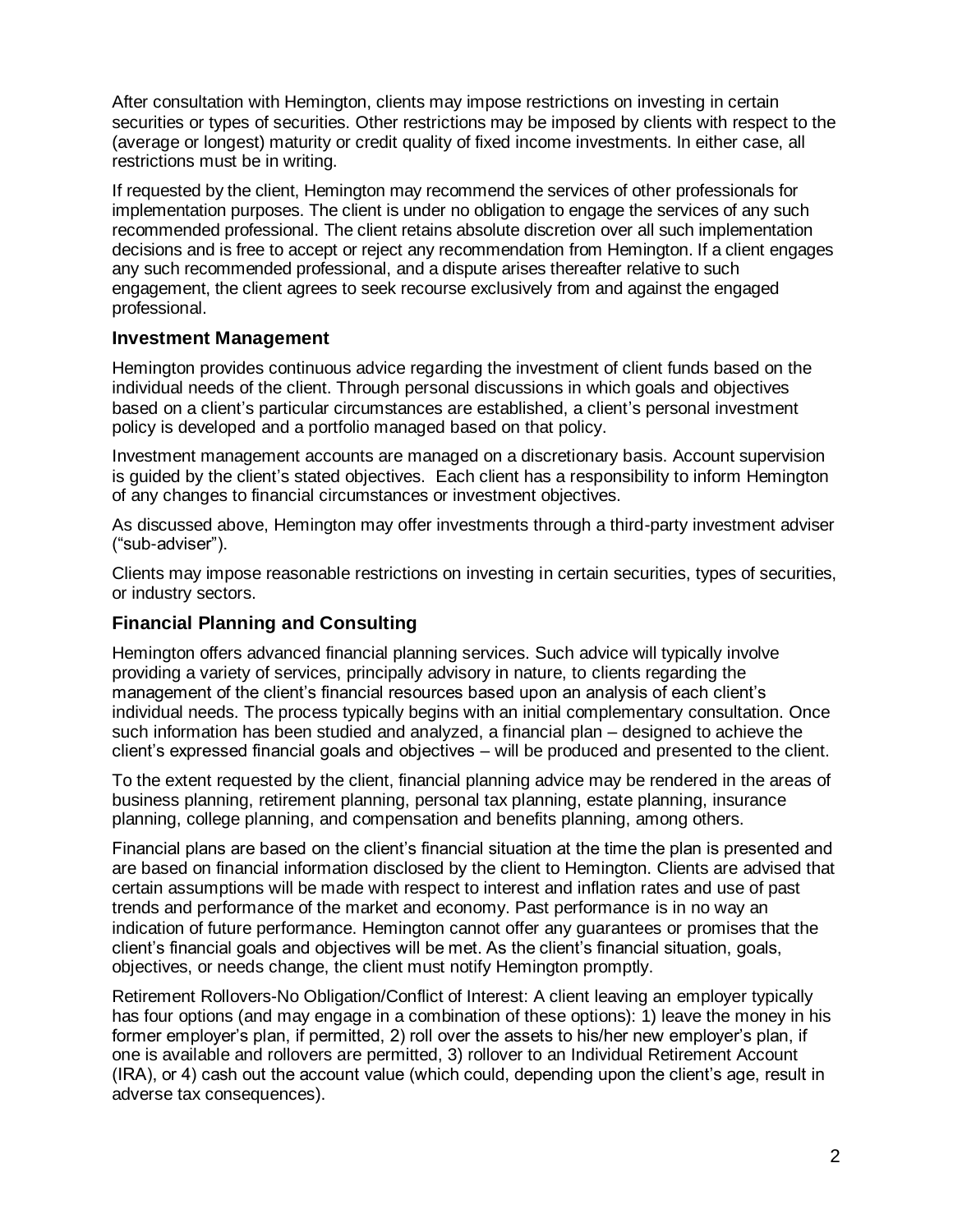Hemington may recommend an investor roll over plan assets to an IRA managed by Hemington. As a result, Hemington may earn an asset-based fee; however, a recommendation that a client or prospective client leave their plan assets with their old employer will result in no compensation. Hemington has an economic incentive to encourage an investor to roll plan assets into an IRA that Hemington will manage.

There are various factors that Hemington may consider before recommending a rollover, including but not limited to: i) the investment options available in the plan versus the investment options available in an IRA, ii) fees and expenses in the plan versus the fees and expenses in an IRA, iii) the services and responsiveness of the plan's investment professionals versus those of Hemington, iv) required minimum distributions and age considerations, and vi) employer stock tax consequences, if any. No client is under any obligation to roll over plan assets to an IRA managed by Hemington.

# **Trade Error Policy**

Should they occur, losses resulting from Hemington's trade errors shall be reimbursed by either Hemington or the custodian depending on the dollar amount. Any gains will be donated by the custodian to a charity designated by Hemington.

# **Client Obligations**

In performing its services, Hemington is not required to verify any information received from the client or from the client's other professionals. Moreover, each client is advised that it remains his or her responsibility to promptly notify Hemington if there is ever any change in the client's financial situation or investment objectives during the client engagement.

# **Disclosure Statement**

A copy of Hemington's written brochure as set forth on Part 2A of Form ADV shall be provided to each client prior to, or at the same time as, the execution of the Financial Planning and Consulting Agreement and/or Investment Advisory Agreement. Any client who has not received a copy of Hemington's written brochure at least 48 hours prior to executing the Financial Planning and Consulting Agreement and/or Investment Advisory Agreement shall have five business days subsequent to executing the agreement to terminate Hemington's services without penalty.

# **Non-Participation in Wrap Fee Programs**

Hemington, as a matter of policy and practice, does not sponsor any wrap fee program. A wrap fee program is defined as any advisory program under which a specified fee or fees not based directly upon transactions in a client's account is charged for investment supervisory services (which may include portfolio management or advice concerning the selection of other investment advisers) and the execution of client transactions.

# **Amount of Assets Under Management**

As of December 31, 2021, Hemington provides investment management services to approximately to \$934.3 million in client assets on a discretionary basis.

# **Our Policy on Class Action Lawsuits**

From time to time, securities held in the accounts of clients will be the subject of class action lawsuits. Hemington has no obligation to determine if securities held by the client are subject to a pending or resolved class action lawsuit. It also has no duty to evaluate a client's eligibility or to submit a claim to participate in the proceeds of a securities class action settlement or verdict. Furthermore, Hemington has no obligation or responsibility to initiate litigation to recover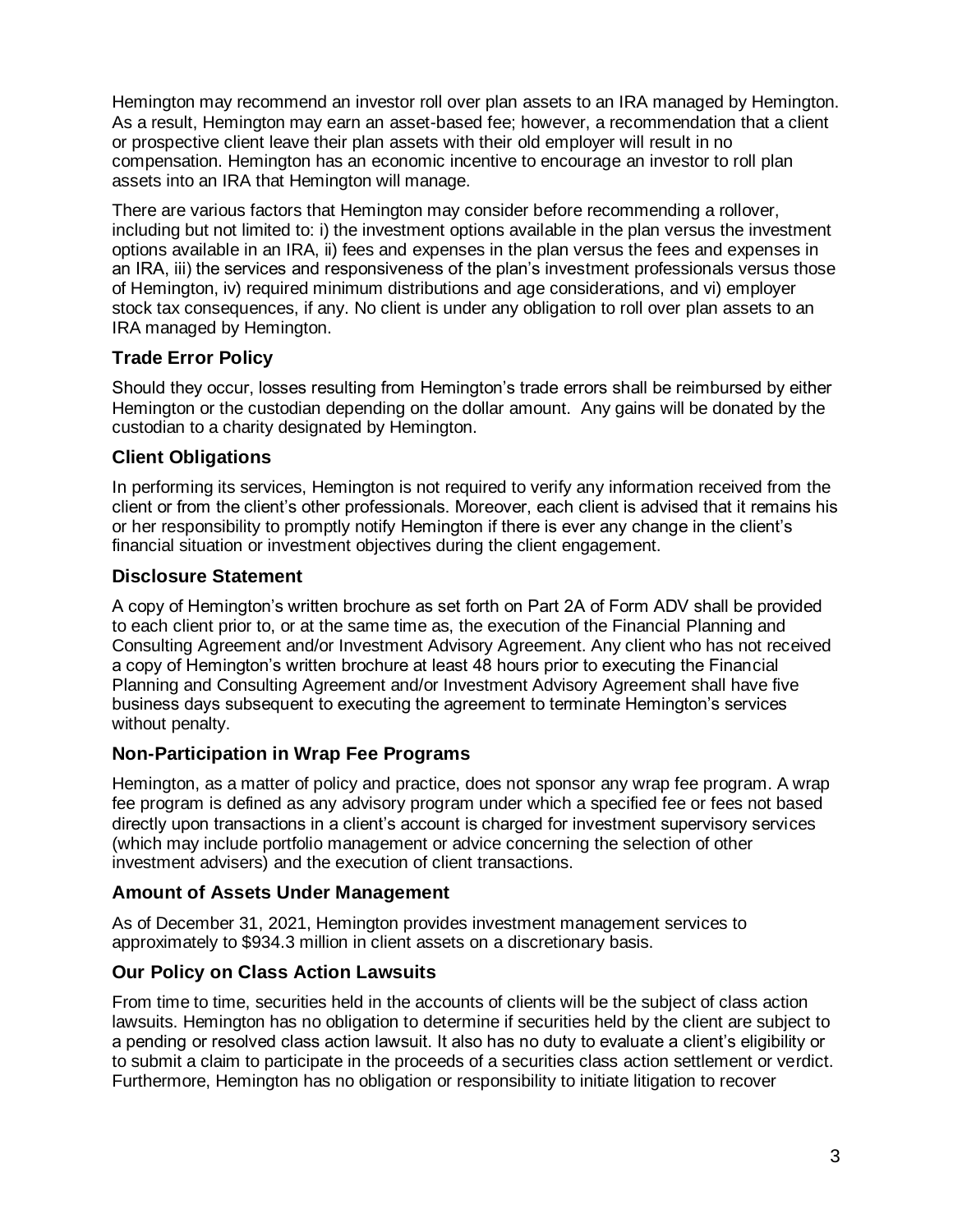damages on behalf of clients who may have been injured as a result of actions, misconduct, or negligence by corporate management of issuers whose securities are held by clients.

Where Hemington receives written or electronic notice of a class action lawsuit, settlement, or verdict affecting securities owned by a client, it will forward all notices, proof of claim forms, and other materials, to the client. Electronic mail is acceptable where appropriate if the client has authorized contact in this manner.

#### *Fees and Compensation*

#### Form ADV Part 2A, Item 5

<span id="page-6-0"></span>The client can engage Hemington to provide discretionary wealth management or investment management services on a fee-only basis. Hemington's annual wealth management fee shall range between 0.25% and 1.25% of the assets placed under Hemington's management and is based on the balance of the accounts managed and services provided.

Hemington's fees will be calculated on a quarterly basis at the beginning of each calendar quarter applying the applicable annual rates to the average daily balance of the account during the previous calendar quarter. For the period in which an account is opened, initial fees shall be based upon the average daily balance from the day Hemington begins management of the account through the last business day of the calendar quarter that the account was opened; alternately, fees may be waived during this period. For all subsequent quarters, fees will be based on the account's average daily balance during the previous calendar quarter.

The annual fee for investment management services provided are based upon a percentage (%) of the market value of the Assets under management in accordance with the fee schedule in the Agreement signed by the Client. Hemington considers cash to be an asset class and part of Assets under management and subject to the same fee calculation as the Client's non-cash investments.

Hemington generally requires a minimum account size of \$1,000,000 for investment management services. However, Hemington, in its sole discretion, may reduce its minimum account size and/or charge a lesser investment management fee for bundled and unbundled services based upon certain criteria (i.e. anticipated future earning capacity, or additional assets, dollar amount of assets to be managed, related accounts, account composition, negotiations with client.

Payment for management fees will be made by the qualified custodian holding the client's funds and securities provided the client provides written authorization permitting the fees to be paid directly from the client's account. Hemington will not have access to client funds for payment of fees without client consent in writing. Further, the qualified custodian agrees to deliver a quarterly account statement directly to the client showing all disbursements from the account. The client is encouraged to review their account statements for accuracy. Hemington will receive a duplicate copy of the statement that was delivered to the client. Alternatively, Hemington may invoice clients directly for portfolio management fees. When clients are billed directly, payment is due upon receipt of Hemington's invoice.

Hemington charges an hourly fee of \$500 for advanced financial planning and consulting. When the scope of the financial planning services has been agreed upon, a determination will be made as to applicable fee, and an estimate will be provided to the client. The final fee, subject to negotiation, is directly dependent upon the facts and circumstances of the client's financial situation and the complexity of the financial plan or services requested. *In limited circumstances*, the cost/time could potentially exceed the initial estimate. In such cases, Hemington will notify the client and may request that the client pay an additional fee.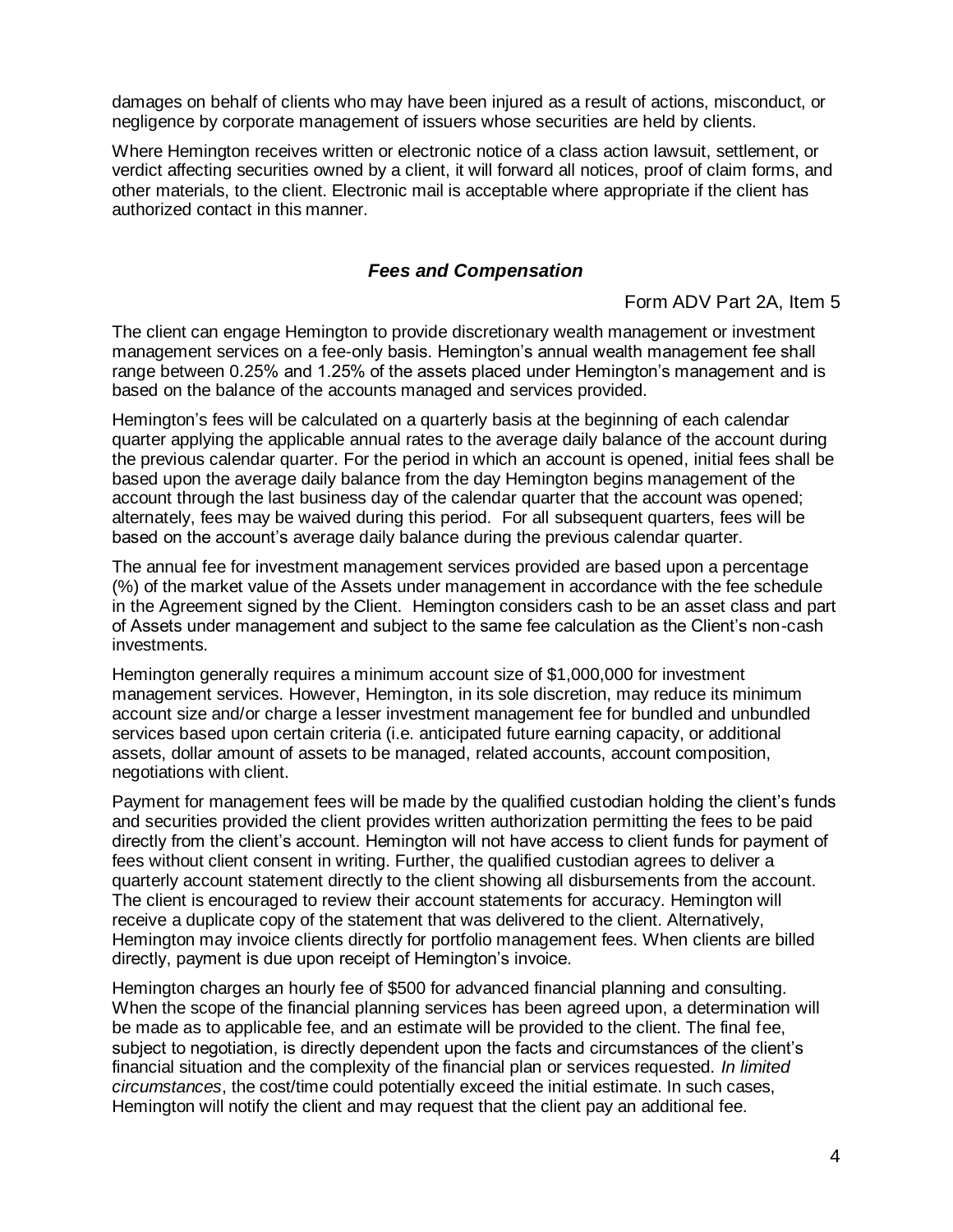Hemington may require that the client pay an initial retainer in advance of any services rendered. The remaining balance is invoiced and payable at the end of each month. However, at Hemington's discretion, other fees and fee payment arrangements may be negotiated. The fees and terms of the financial planning services will be clearly set forth in the client agreement executed between the client and Hemington.

#### **General Information**

**Termination of the Advisory Relationship**: An advisory client will have a period of five (5) business days from the date of signing the investment advisory agreement to unconditionally rescind the agreement and receive a full refund of all fees. Thereafter, either party may terminate the investment advisory agreement with 30 days written notice. Upon termination, fees will be prorated to the date of termination. Any unearned fees will be refunded to the client.

*Mutual Fund Fees*: All fees paid to Hemington for investment advisory services are separate and distinct from the fees and expenses charged by mutual funds, sub-advisors, and/or ETFs to their shareholders. These fees and expenses are described in each fund's prospectus. These fees will generally include a management fee, other fund expenses, and a possible distribution fee. A client could invest in a mutual fund directly, without our services. In that case, the client would not receive the services provided by our firm which are designed, among other things, to assist the client in determining which mutual fund or funds are most appropriate to each client's financial condition and objectives. Accordingly, the client should review both the fees charged by the funds and our fees to fully understand the total amount of fees to be paid by the client and to thereby evaluate the advisory services being provided.

*Additional Fees and Expenses*: In addition to our advisory fees, clients are also responsible for the fees and expenses charged by custodians and imposed by broker dealers, including, but not limited to, any transaction charges imposed by a qualified custodian/broker dealer with which an independent investment manager effects transactions for the client's account(s). Please refer to the "Brokerage Practices" section (Item 12) of this Form ADV for additional information.

*Grandfathering of Minimum Account Requirements*: Pre-existing advisory clients are subject to Hemington's minimum account requirements and advisory fees in effect at the time the client entered into the advisory relationship. Therefore, our firm's minimum account requirements will differ among clients.

*Custodian Fees:* The account Custodian may charge fees, which are in addition to and separate from the investment advisory service fee. Custodians may charge accounts for various transaction costs, retirement plan and administration fees.

*ERISA Accounts*: Hemington is deemed to be a fiduciary to advisory clients that are employee benefit plans or individual retirement accounts (IRAs) pursuant to the Employee Retirement Income and Securities Act ("ERISA"), and regulations under the Internal Revenue Code of 1986 (the "Code"), respectively. As such, our firm is subject to specific duties and obligations under ERISA and the Internal Revenue Code that include among other things, restrictions concerning certain forms of compensation.

*Advisory Fees in General*: Clients should note that similar advisory services may (or may not) be available from other registered (or unregistered) investment advisers for similar or lower fees.

*Limited Prepayment of Fees*: Under no circumstances do we require or solicit payment of fees in excess of \$1,200 more than six months in advance of services rendered.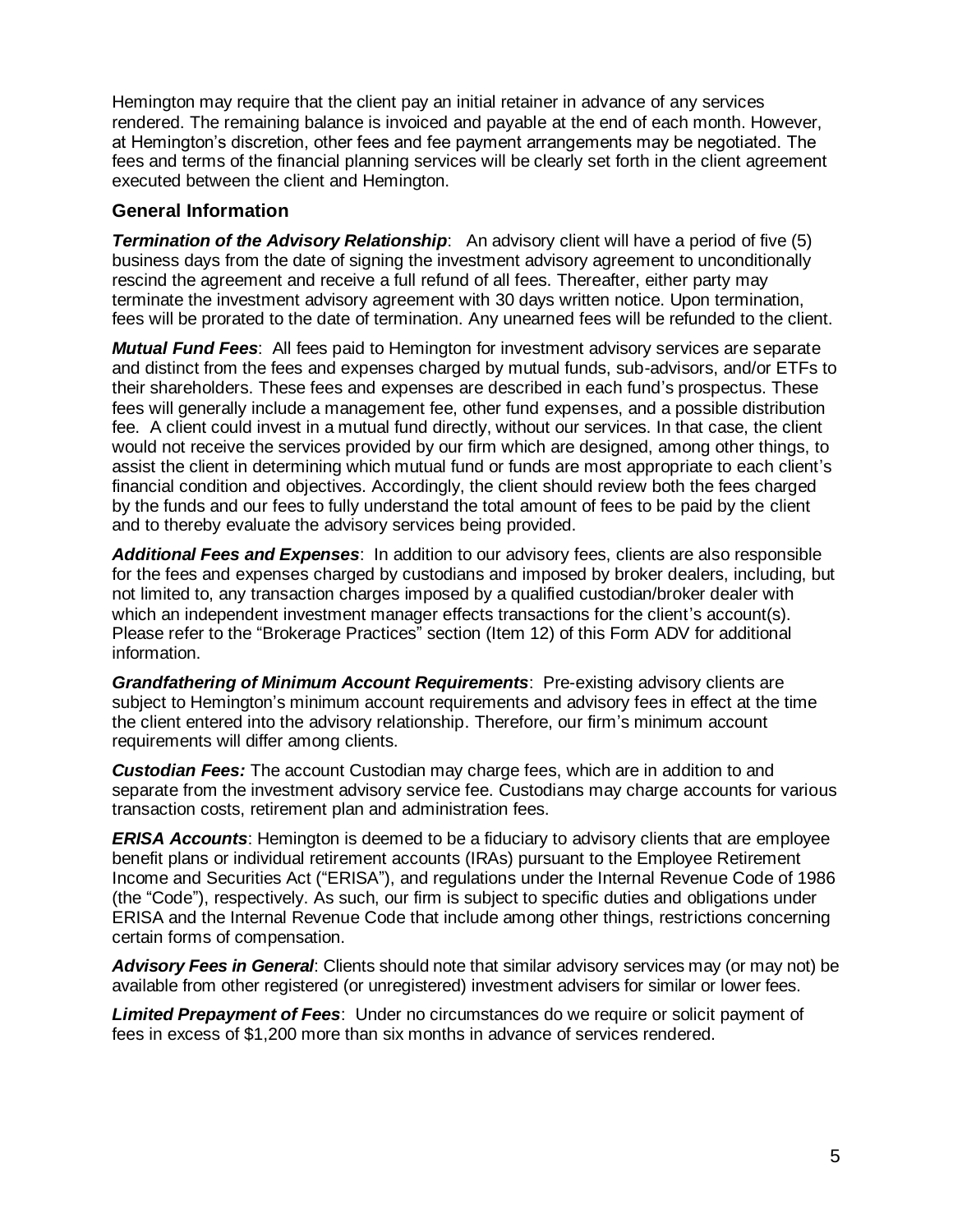## *Performance-Based Fees and Side-By-Side Management*

Form ADV Part 2A, Item 6

<span id="page-8-0"></span>Item 6 is not applicable to Hemington. Hemington does not charge any performance-based fees (fees based on a share of capital gains on or capital appreciation of the assets of a client). Such acceptance or management would pose a significant conflict of interest to our clients because performance-based fees may provide an incentive to make investment decisions that pose excessive or inappropriate risk to the client's financial situation. Hemington considers avoidance of such conflict a paramount policy in maintaining our fiduciary duty to our clients.

# *Types of Clients*

Form ADV Part 2A, Item 7

<span id="page-8-1"></span>Hemington offers personalized investment supervisory services to high net worth individuals, individuals, trusts, employer sponsored retirement plans, endowments and foundations. Client relationships vary in scope and length of service.

#### **Required Minimum Client Accounts**

Hemington requires a minimum of \$1,000,000 to establish a new advisory account; however, the minimum may be waived at the sole discretion of the firm.

#### *Methods of Analysis, Investment Strategies and Risk of Loss*

Form ADV Part 2A, Item 8

<span id="page-8-2"></span>Before designing investment plans for clients, Hemington will evaluate the client's current investments to determine whether the client's goals harmonize with the client's financial objectives. In designing investment plans for clients, Hemington relies upon the information supplied by the client and client's other professional advisors. Such information may pertain to the client's financial situation, estate planning, tax planning, risk management, short-term and long-term lifetime financial goals and objectives, investment time horizon, and perceived current tolerance for risk. Hemington will design and propose a portfolio to help clients attain the client's financial goals.

This information will become the basis for the strategic asset allocation plan which Hemington believes will best meet the client's stated personal financial goals. The strategic asset allocation provides for investments in those asset classes which Hemington believes will possess attractive combinations of return, risk, and correlation over the long term.

When Hemington invests client assets, asset allocation techniques are used which include stocks and bonds of varying characteristics and from both the United States and foreign markets. Hemington invests for the long term and expects that not all investments in a given portfolio will perform in unison with other assets in the same portfolio. Hemington manages money for the clients' downside protection, in addition to upside gain. Hemington does not systematically re-balance the portfolio on a calendar basis, but monitors each portfolio's asset allocation and will make adjustments where appropriate. Hemington's portfolio management decisions are made considering only the assets being managed and not with regards to other investments the client may hold.

Hemington may also provide advice on any type of investment held in a client's portfolio at the inception of the advisory relationship. Hemington will explore other investment options at the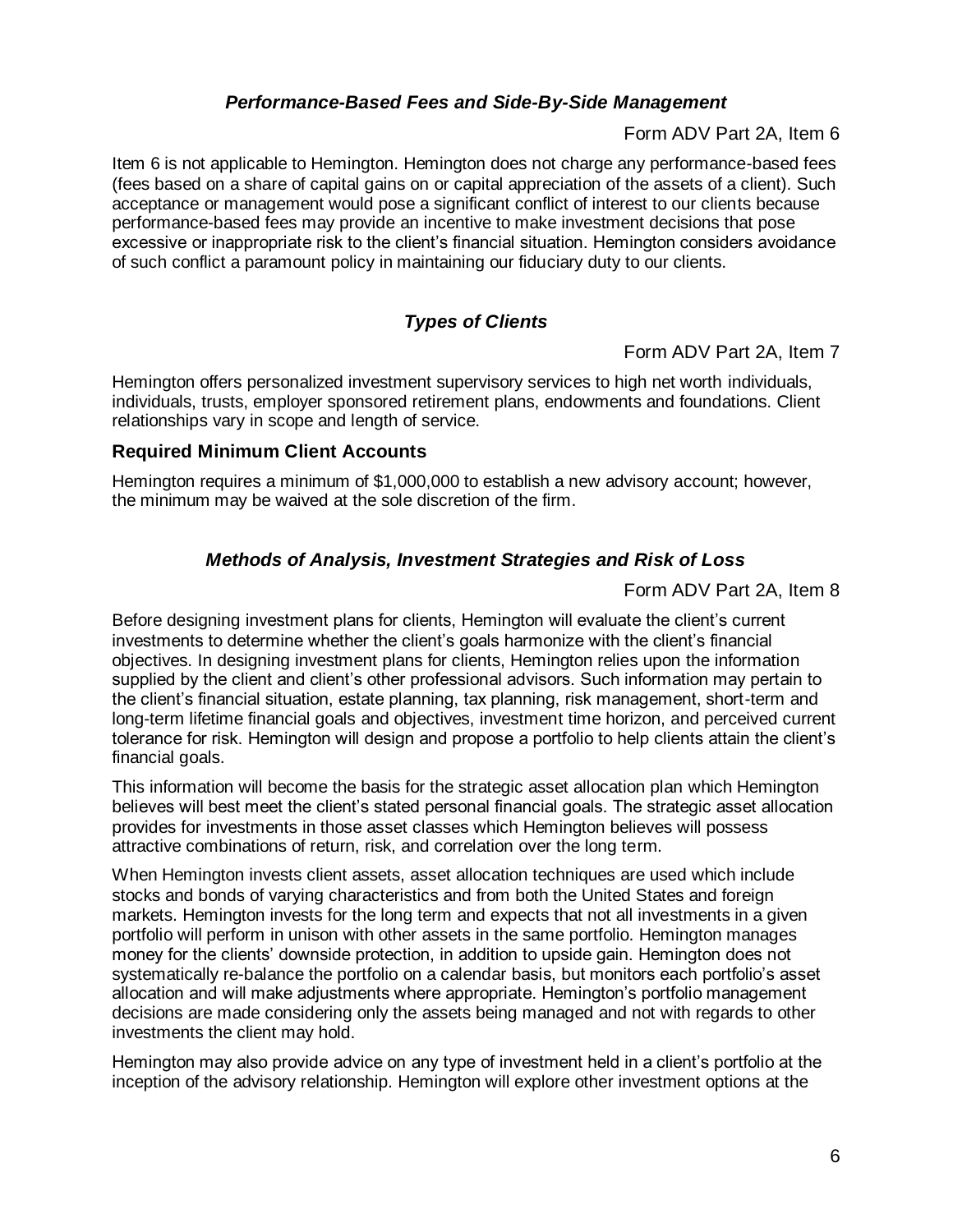client's request. Additionally, Hemington reserves the right to advise clients on any other type of investment that it deems appropriate based on the client's stated goals and objectives.

Hemington utilizes a fundamental analysis approach. A fundamental approach to investment analysis includes such factors as economic conditions, earnings, industry outlook, political conditions (as they relate to the investment), historical data, price/earnings ratios, dividends, general level of interest rates, company management and tax benefits. Sources of information include academic research and journals, research materials prepared by others, corporate rating services, annual reports, prospectuses, filings with the Securities and Exchange Commission, and company press releases.

Other sources that the firm uses include Morningstar mutual fund information, Morningstar stock information, and other information available on the internet.

#### **Investment Strategies**

Diversification across multiple asset classes is the primary characteristic of a well-designed portfolio. This objective is to capture the return behavior of an entire asset class. This approach is based upon the major tenets of Modern Portfolio Theory which states that markets are "efficient" and that an investor's returns are determined principally by asset allocation decisions, not market timing or selection of specific securities. We do not rely on economic forecasts, employ timing strategies which shift allocations between stocks, bonds and cash or search for "undiscovered" stocks. Asset classes with different risk/return profiles are combined together in an attempt to both lower the volatility of the overall portfolio and enhance returns.

Investment recommendations will be limited, in general, to institutional mutual funds, exchange traded funds, sub-advisor accounts with specific strategies, or direct fixed income obligations in the following categories:

- 1. Cash and cash equivalents, including money market funds and bank certificates of deposit
- 2. Bonds (Corporate, U.S. government, municipal, or foreign government)
- 3. Stocks (U.S. and foreign-based companies) and Real Estate (REIT's)
- 4. Alternative asset classes or investment strategies

#### **Portfolio Review and Rebalancing**

Market conditions cause the investment in various asset classes to vary from the initial allocation guidelines established for the client. Each asset class in which the client is invested will be reviewed periodically by Hemington and rebalanced to a desired weighting when appropriate. When available, new cash flows will be deployed in a manner consistent with rebalancing the asset allocation. In the absence of cash flows, Hemington will effect transactions to rebalance the portfolio. Income tax considerations are often reviewed where appropriate in determining rebalancing activity.

From time to time, based on changing economic or life circumstances or new academic research, it is desirable to make changes in asset allocation. Such changes should not, however, be made due to expectations of the relative short-term performance of individual asset classes.

#### **Investment Strategy Performance**

Asset class investment performance is cyclical and, therefore, may experience periods of time in which investment objectives are not met. In addition, unless there are extenuating circumstances, patience will often prove appropriate when performance has been disappointing for a particular asset class, or the overall portfolio.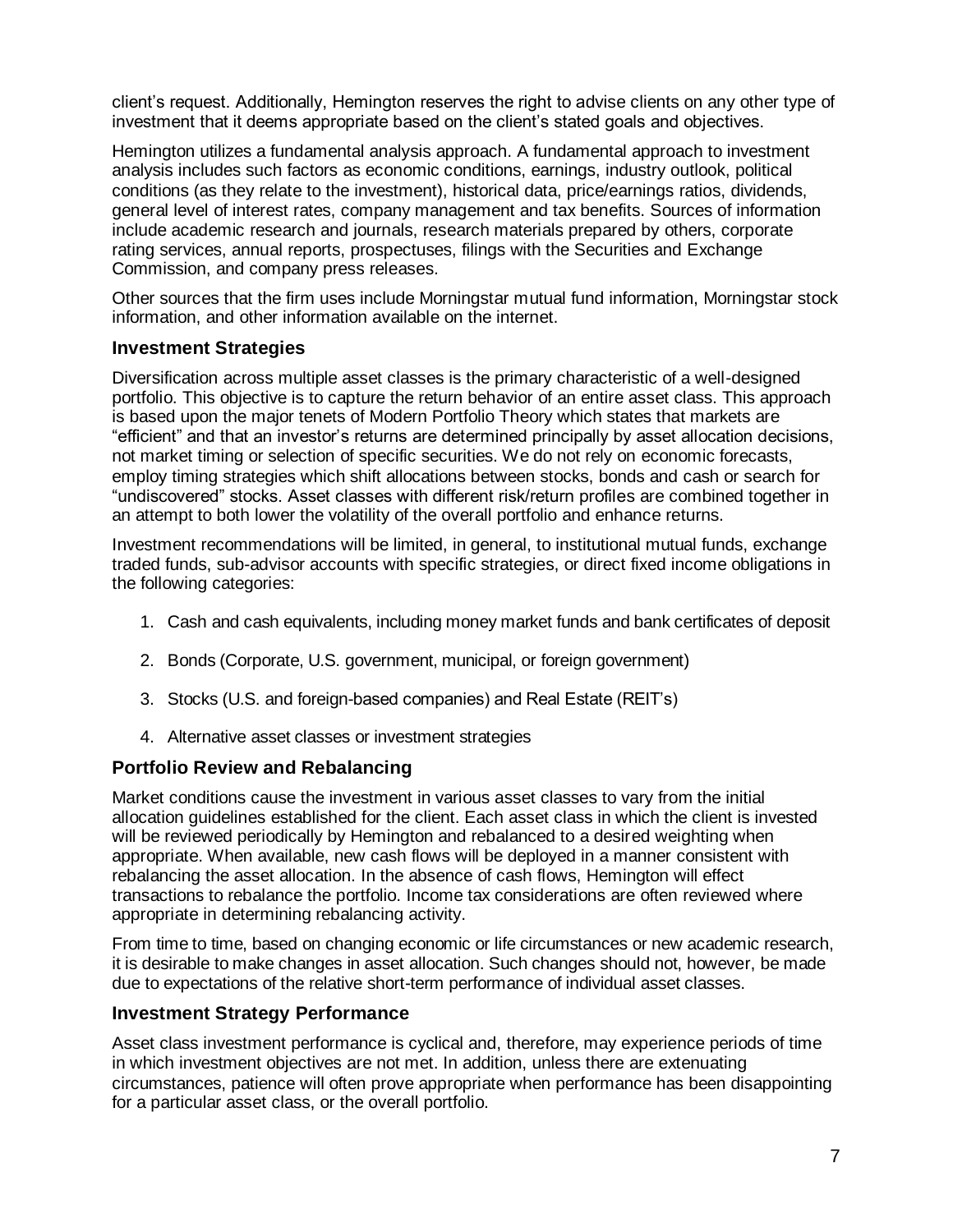For the overall portfolio, the client should allow a five- year time period or longer for achieving the stated investment return objectives. Shorter time frames contradict the principles of longterm investing. Under no circumstances, however, can results be guaranteed.

Hemington will provide advice on other partnership interests, including equipment leases, tax credit programs, and managed portfolios of debt and equity securities, depending on the situation. Please note that private investment funds generally involve various risk factors and liquidity constraints, a complete discussion of which is set forth in each funds' offering documents, which will be provided to each client for review and consideration. Each prospective client investor will be required to complete a Subscription Agreement, pursuant to which the client shall establish that the client is qualified for investment in the fund, and acknowledges and accepts the various risk factors that are associated with such an investment.

#### **Risk of Loss**

Investing in securities involves risk of loss that clients should be prepared to bear. Hemington's investment approach constantly keeps the risk of loss in mind. Investors face the following investment risks:

Interest-rate Risk: The risk that investment returns will be affected by changes in the level of interest rates. When interest rates increase, the prices and values of bonds decrease. When interest rates decrease, the prices and values of bonds increase.

Market Risk: The risk that investment returns will be affected by changes in the overall level of the stock market. When the stock market as a whole increases or decreases virtually all stocks are affected to some degree.

Reinvestment Rate Risk: The risk incurred when an investment's income is reinvested at a lower rate than the rate that existed at the time the original investment was made. This risk is most prevalent when interest rates fall.

Purchasing Power Risk (Inflation Risk): The risk that inflation will affect the return of an investment in real dollars. In other words, the amount of goods that one dollar will purchase decreases with time. Investments that have low returns, such as savings accounts, are not likely to keep up with inflation. Investments with fixed returns, such as bonds, will decrease in value because their purchasing value will decrease with inflation.

Business Risk: The risk associated with a particular industry or firm. These are factors that affect the industry or firm, but do not affect the whole market. They include government regulations, management competency, or local or regional economic factors.

Financial Risk: The risk associated with the mix of debt and equity used to finance a firm. The greater the financial leverage, the greater the financial risk.

Currency Risk (Exchange Rate Risk): The risk that a change in the value of a foreign currency relative to the U.S. dollar will negatively affect a U.S. investor's return.

Liquidity Risk: Liquidity is the ability to readily convert an investment into cash. Generally, assets are more liquid if many traders are interested in a standardized product. For example, Treasury Bills are highly liquid, while real estate properties are not.

In general, cash equivalents provide liquidity with minimum income, and a return of principal with no capital appreciation. Cash equivalents are, however, subject to purchasing power risk.

Fixed income investments provide current income. Usually, the longer the maturity of the security, the higher the income it will generate. Also, with longer maturities, fixed income investments will have greater price volatility and greater opportunity for capital gains or capital losses. Fixed income investments are subject to interest rate risk, reinvestment rate risk, and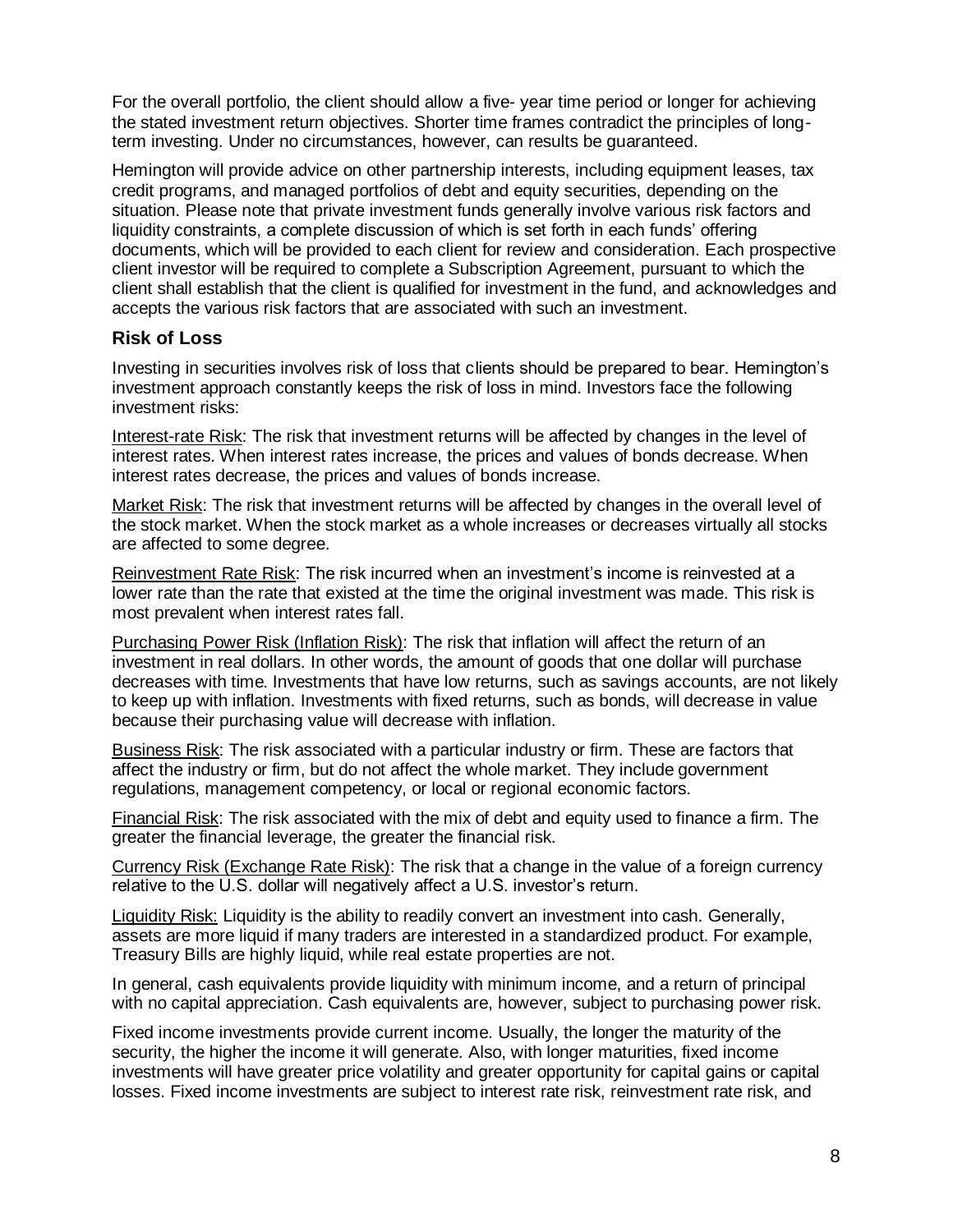purchasing power risk. In addition, foreign bonds would be subject to currency rate risk and junk bonds would be subject to business risk and financial risk.

The return of principal for bond funds and funds with significant underlying bond holdings is not guaranteed. Mutual fund shares are subject to the same interest rate, inflation and credit risks associated with the underlying bond holdings. Lower rated bonds are subject to greater fluctuations in value and risk of loss of income and principal than higher rated bonds.

Equity investments are subject to greater volatility, thus providing a greater opportunity for capital gains, and a greater opportunity for capital losses. Equity investments offer little or no current income. Equity investments are subject to market risk and interest rate risk, while providing an opportunity to protect against purchasing power risk. Also, stock mutual funds, rather than individual equities, may limit the exposure to business risk and financial risk.

Investing outside the United States involves additional risks, such as currency fluctuations, periods of illiquidity and price volatility. These risks may be heightened in connection with investments in developing countries. Small-company stocks entail additional risks, and they can fluctuate in price more than larger company stocks.

Investments are not FDIC-insured, nor are they deposits of or guaranteed by a bank or any other entity, so they may lose value.

Different types of investments involve varying degrees of risk, and the client should not assume that future performance of any specific investment or investment strategy (including the investments and/or investment strategies recommended by Hemington) will be profitable or equal to any specific performance level(s).

#### *Disciplinary Information*

Form ADV Part 2A, Item 9

<span id="page-11-0"></span>Hemington Wealth Management, LLC has no reportable legal or disciplinary events.

#### *Other Financial Industry Activities and Affiliations*

Form ADV Part 2A, Item 10

Neither Hemington, nor its representatives, are registered or have an application pending to register, as a broker-dealer or a registered representative of a broker-dealer.

Neither Hemington, nor its representatives, are registered or have an application pending to register, as a futures commission merchant, a commodity pool operator, a commodity trading advisor, or a representative of the foregoing.

## *Code of Ethics, Participation or Interest in Client Transactions and Personal Trading*

Form ADV Part 2A, Item 11

Hemington has adopted a Code of Ethics for all supervised persons of the firm describing its high standard of business conduct, and fiduciary duty to its clients. The Code of Ethics includes provisions relating to the confidentiality of client information, a prohibition on insider trading, and personal securities trading procedures, among other things. All supervised persons at Hemington must acknowledge the terms of the Code of Ethics annually, or as amended.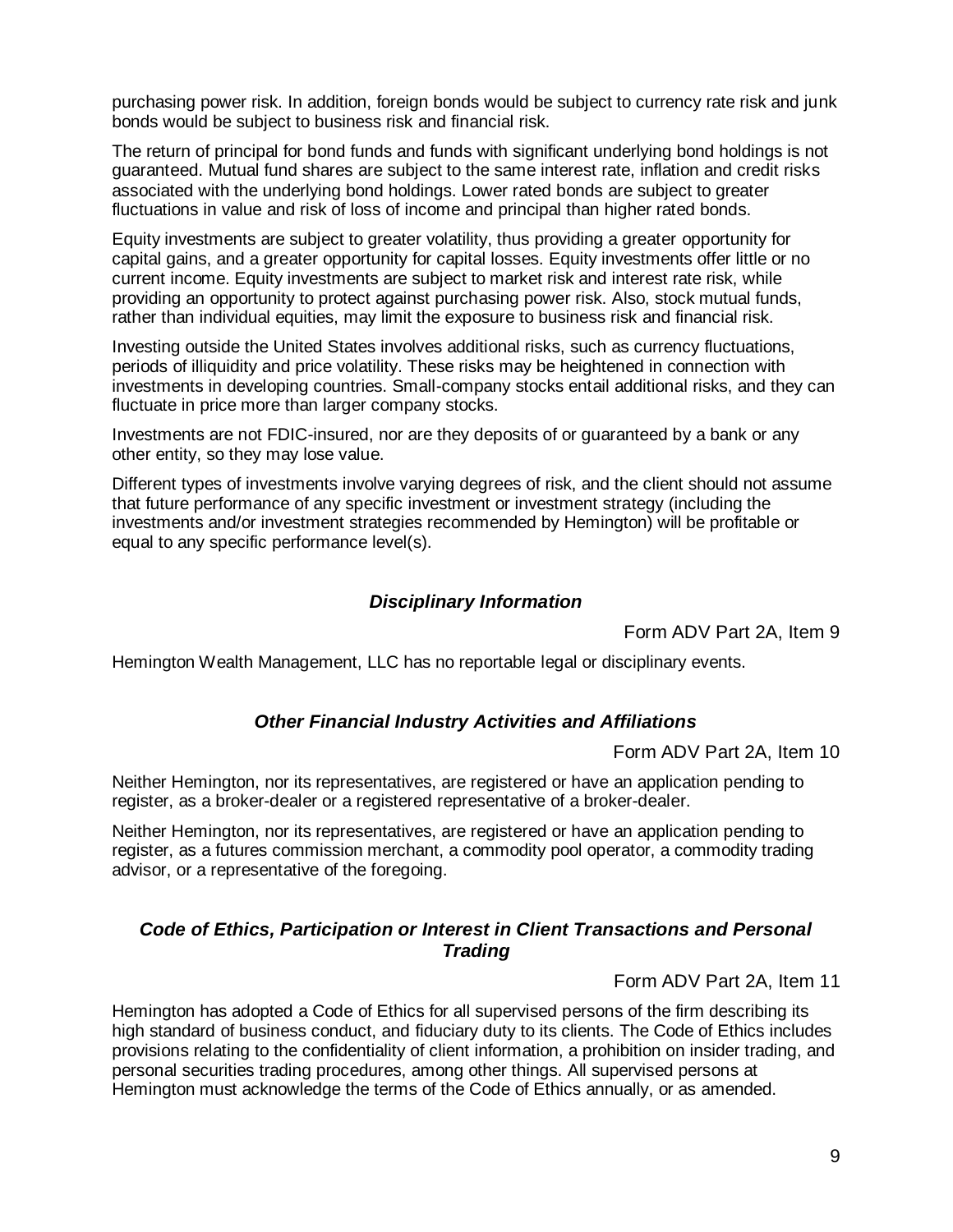Hemington's clients or prospective clients may request a copy of the firm's Code of Ethics by contacting Ryon Beyer, Chief Compliance Officer, at (703) 828-2479 and/or [info@hemingtonwm.com](mailto:info@hemingtonwm.com)**.**

Neither Hemington nor any related person of Hemington recommends, buys, sells for client accounts, securities in which Hemington or any related person of Hemington has a material financial interest.

Hemington and/or representatives of Hemington buy or sell securities that are also recommended to clients. This practice could create a situation where Hemington and/or representatives of the firm are in a position to materially benefit from the sale or purchase of those securities. Therefore, this situation creates a potential conflict of interest. In addition, Hemington has policies in place to help detect insider trading, "front-running" (i.e., personal trades executed prior to those of Hemington's clients) and other potentially abusive practices.

Hemington maintains and enforces written policies reasonably designed to prevent the misuse of material non-public information by Hemington or any person associated with Hemington.

Hemington has a personal securities transaction policy in place to monitor the personal securities transactions and securities holdings of each of Hemington's "Access Persons". Hemington's securities transaction policy requires that Access Persons of Hemington must provide the Chief Compliance Officer with a written report of the current reportable securities holdings within ten (10) days after becoming an Access Person. Additionally, each Access Person must provide the Chief Compliance Officer with a written report of the Access Person's current reportable securities holdings at least once each twelve (12) month period thereafter.

It is Hemington's policy that the firm will not affect any principal or agency cross securities transactions for client accounts. Hemington believes that such transactions would pose a significant conflict of interest to Hemington's clients. Hemington considers avoidance of such conflict a paramount policy in maintaining its fiduciary duty to its clients.

#### *Brokerage Practices*

#### Form ADV Part 2A, Item 12

<span id="page-12-0"></span>In the event the client requests that Hemington recommend a broker dealer/custodian for custody and brokerage services (exclusive of those clients that may direct Hemington to use a specific broker-dealer/custodian), Hemington generally recommends TD Ameritrade Institutional ("TDAI"), a division of TD Ameritrade, Inc. ("TDA"). Prior to engaging Hemington to provide investment management services, the client will be required to enter into a formal Investment Advisory Agreement with Hemington setting forth the terms and conditions under which Hemington shall manage the client's assets, and a separate custodial/clearing agreement with each designated custodian.

Factors that Hemington considers in recommending TDAI (or any other broker-dealer/custodian to clients) include historical relationship with Hemington, financial strength, reputation, execution capabilities, pricing, research, and service. Although the commissions and/or transaction fees paid by Hemington's clients shall comply with Hemington's duty to obtain best execution, a client may pay a transaction fee that is higher than another qualified broker-dealer might charge to effect the same transaction. If this occurs, it is because Hemington determines, in good faith, that the transaction fee is reasonable in relation to the value of the brokerage and research services received. In seeking best execution, the determinative factor is not the lowest possible cost, but whether the transaction represents the best qualitative execution, taking into consideration the full range of broker-dealer services, including the value of research provided, execution capability, commission rates, and responsiveness. Accordingly, although Hemington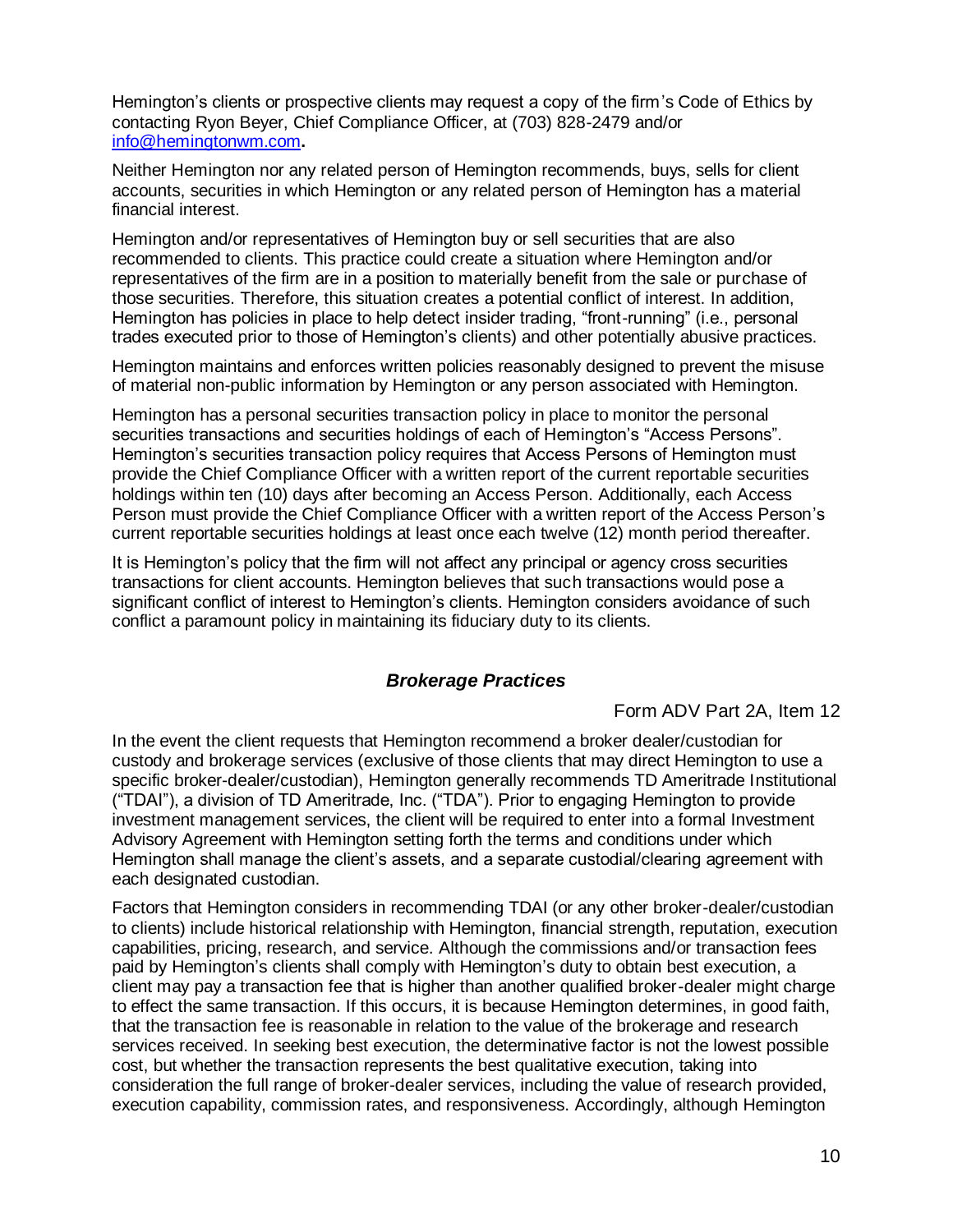will seek competitive rates, it may not necessarily obtain the lowest possible transaction rates for client account transactions. The brokerage commissions or transaction fees charged by the designated custodian are exclusive of, and in addition to, Hemington's investment management fee. Hemington's best execution responsibility is qualified if securities that it purchases for client accounts are mutual funds that trade at net asset value as determined at the daily market close.

Hemington participates in the institutional services advisor program offered by TD Ameritrade Institutional. TD Ameritrade Institutional is a division of TD Ameritrade Inc., member FINRA/SIPC/NFA, an unaffiliated SEC-registered broker-dealer and FINRA member. TD Ameritrade offers to independent investment advisors services that include custody of securities, trade execution, clearance, and settlement of transactions.

When beneficial to the client, transactions may be effected through broker-dealers with whom Hemington or the client have entered into arrangements for prime brokerage clearing services (in which event, the client shall incur both the transaction fee charged by the executing brokerdealer and a "tradeaway" fee charged by TDAI).

#### **Research and Additional Benefits**

Hemington may receive from TDAI without cost (and/or at a discount) compliance, marketing, technology and practice management products or services, certain of which assist Hemington to better monitor and service client accounts maintained at such institutions. There is no direct link between Hemington's participation in the institutional services advisor program and the investment advice it gives to its clients, although Hemington receives economic benefits through its participation in the program that are typically not available to TD Ameritrade retail investors. These benefits include the following products and services (provided without cost or at a discount): receipt of duplicate client statements and confirmations; research-related products and tools; consulting services; access to a trading desk serving Advisor participants; access to block trading (which provides the ability to aggregate securities transactions for execution and then allocate the appropriate shares to Client accounts); the ability to have advisory fees deducted directly from client accounts; access to an electronic communications network for client order entry and account information; access to mutual funds with no transaction fees and to certain institutional money managers; and discounts on compliance, marketing, research, technology, and practice management products or services provided to Hemington by thirdparty vendors.

Some of the products and services made available by TD Ameritrade through the program or from some mutual funds companies may benefit Hemington but may not benefit its Client accounts. These products or services may assist Hemington in managing and administering Client accounts, including accounts not maintained at TD Ameritrade. Other services made available by TD Ameritrade and some mutual funds companies are intended to help Hemington manage and further develop its business enterprise. The benefits received by Hemington or its personnel through participation in the program do not depend on the amount of brokerage transactions direct to TD Ameritrade. As part of its fiduciary duties to clients, Hemington endeavors at all times to put the interest of its clients first.

As indicated above, certain of the support services and/or products that may be received from TDA or some mutual fund companies may assist Hemington in managing and administering client accounts. Others do not directly provide such assistance, but rather assist Hemington to manage and further develop its business enterprise.

Hemington's clients do not pay more for investment transactions effected and/or assets maintained at TDAI as a result of this arrangement. There is no corresponding commitment made by Hemington, or its associated persons, to TDAI or any other entity to invest any specific amount or percentage of client assets in any specific mutual funds, securities or other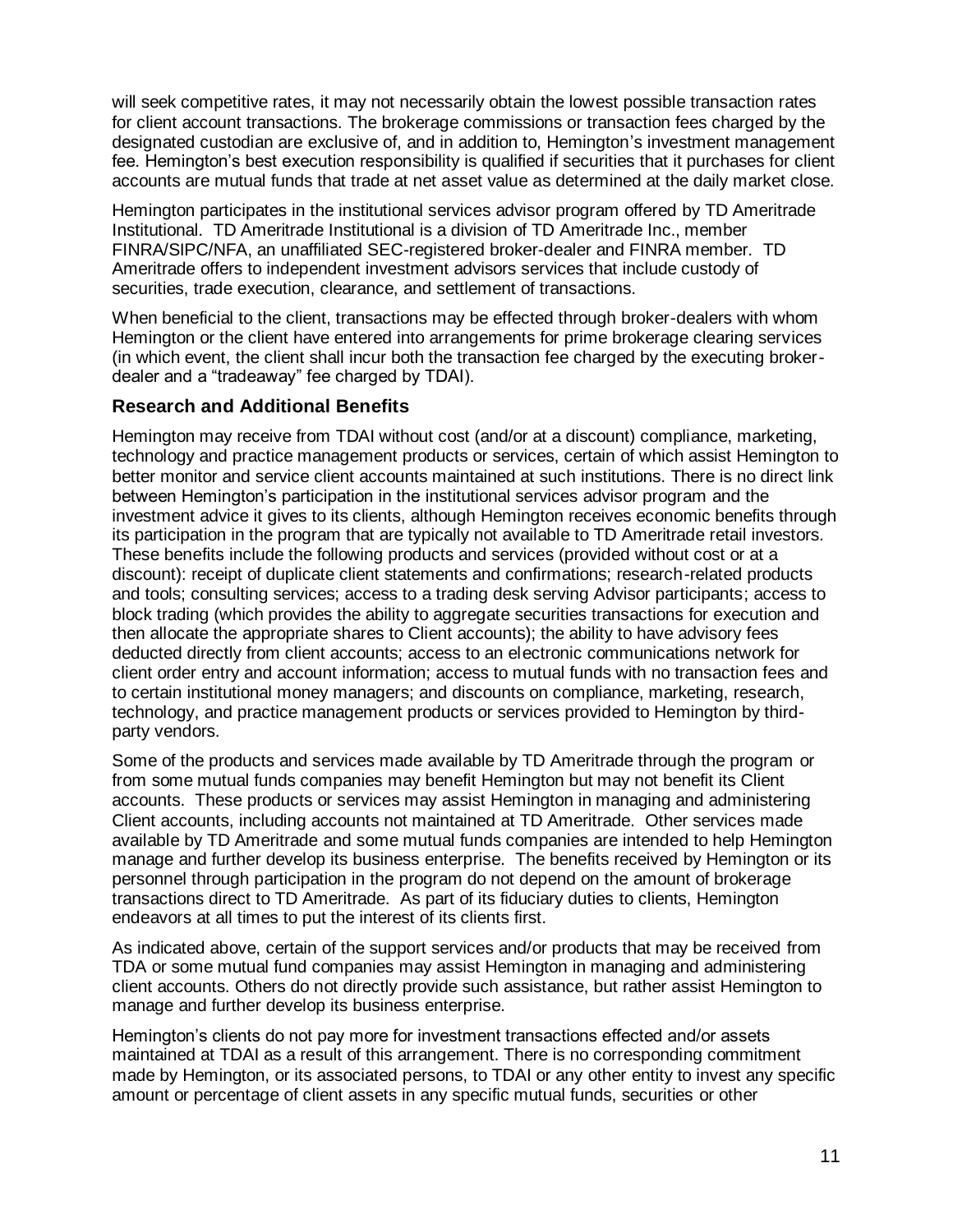investment products as result of the above arrangement. Clients should be aware, however, that the receipt of economic benefits by Hemington or its related persons in and of itself creates a potential conflict of interest and could indirectly influence Hemington's choice of TD Ameritrade for custody and brokerage services or some mutual funds.

Hemington's Chief Compliance Officer, Ryon Beyer, remains available to address any questions that a client or prospective client may have regarding the above arrangement and any corresponding perceived conflict of interest such arrangement may create.

## **Aggregation of Client Trades**

To the extent that Hemington provides investment management services to its clients, the transactions for each client account generally will be effected independently, unless Hemington decides to purchase or sell the same securities for several clients at approximately the same time. Hemington may (but is not obligated to) combine or "bunch" such orders to obtain best execution, to negotiate more favorable commission rates or to allocate equitably among Hemington's clients differences in prices and commissions or other transaction costs that might have been obtained had such orders been placed independently. Under this procedure, transactions will be averaged as to price and will be allocated among clients in proportion to the purchase and sale orders placed for each client account on any given day. Hemington shall not receive any additional compensation or remuneration as a result of such aggregation.

Hemington's employees are not registered representatives of TDAI or any other custodian/broker-dealer and do not receive any commissions or fees from recommending these services.

## **Directed Brokerage**

Some clients may instruct Hemington to use one or more particular brokers for the transactions in their accounts. Clients who want to direct Hemington to use a particular broker should understand that this may prevent Hemington from effectively negotiating brokerage compensation on their behalf. This arrangement could also prevent Hemington from obtaining the most favorable net price and execution. Thus, when directing brokerage business, clients should consider whether the commission expenses and execution, clearance and settlement capabilities that they will obtain through their broker are adequately favorable in comparison to those that Hemington would otherwise obtain for its clients. Clients are encouraged to discuss available alternatives with their advisory representative.

## *Review of Accounts*

## Form ADV Part 2A, Item 13

<span id="page-14-0"></span>For those clients to whom Hemington provides investment management supervisory services, account reviews will be conducted on an ongoing basis by Hemington's Principals and/or Associated Persons. All investment supervisory clients are advised that it remains their responsibility to advise Hemington in writing of any changes in the client's investment objectives and/or financial situation, or if they wish to impose any reasonable restrictions on Hemington's discretionary management services. All clients (in person or electronically) are encouraged to review investment objectives and account performance with Hemington on an annual basis.

Hemington may conduct account reviews on an other than periodic basis upon the occurrence of a triggering event such as a market correction, large deposits or withdrawals from an account, substantial changes in the value of a client's portfolio, change in the client's investment objectives and client request.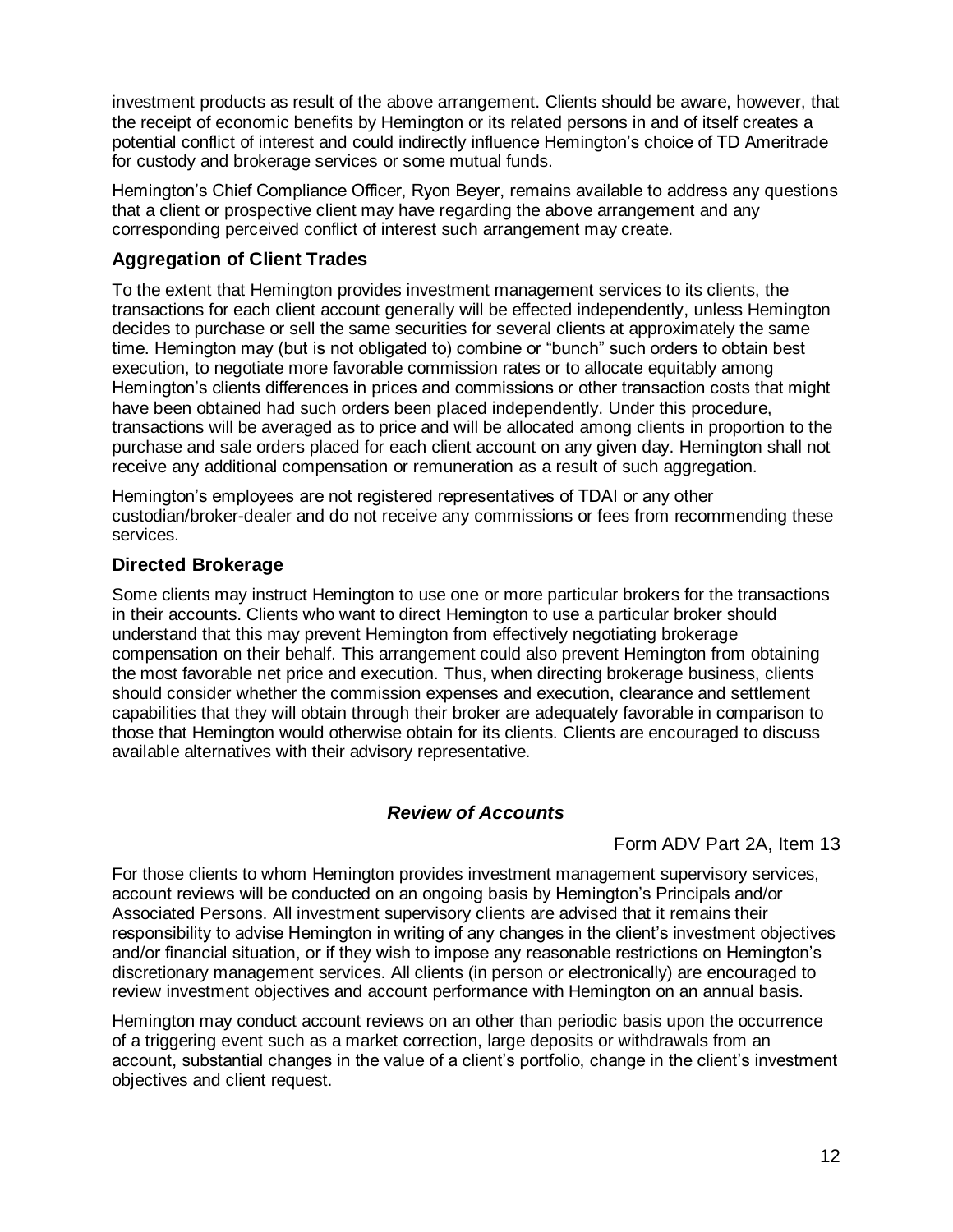## **Reports to Clients**

The account custodian provides trade confirmation and statements to clients on at least a quarterly basis. For those clients to whom Hemington provides investment supervisory services, they will generally receive performance reports for each quarter, and investment tax reports on an annual basis, unless otherwise agreed to with the client. Reports typically include summaries of client portfolio performance, investment holdings and account values. Additional reports are available and will be provided on an ad hoc basis.

## *Client Referrals and Other Compensation*

Form ADV Part. 2A, Item 14

<span id="page-15-1"></span><span id="page-15-0"></span>As reference in Item 12 above, Hemington receives an indirect economic benefit from TDAI. Hemington, without cost (and/or at a discount) receives support services and/or products from TDAI.

Hemington periodically receives client referrals from websites where they may be listed. In no case will the client pay any additional fees to Hemington for services if the referral comes from any of these listings.

Hemington does not employ/engage solicitors or pay related or on-related persons for referring potential clients to our firm.

## *Custody*

Form ADV Part 2A, Item 15

<span id="page-15-2"></span>Hemington is not granted access to the clients' accounts which would enable Hemington to withdraw or transfer or otherwise move funds or cash from any client account to Hemington's accounts or the account of any third party (other than for purposes of fee deductions, as explained below). All client assets are maintained at a qualified custodian. This is for the safety of the clients' assets.

However, with a client's consent, Hemington will be provided with the authority to seek deduction of Hemington's fees from a client's accounts. The account custodian does not verify the accuracy of Hemington's advisory fee calculation.

All Hemington clients receive account statements directly from qualified custodians, such as a bank or broker dealer that maintains those assets. The client should carefully review these account statements, and compare them to the quarterly or other reports provided by Hemington. Statements provided by Hemington may vary from custodial statements based on accounting procedures, reporting dates, or valuation methodologies of certain securities. Hemington urges all clients to compare statements in order to ensure that all account transactions, including deductions to pay advisory fees, remain proper, and to contact Ryon Beyer, Chief Compliance Officer with any questions or if they are not receiving at least quarterly custodial account statements.

As a result of assisting clients with third party standing letters of authorization to move funds to someone other than the client, the firm has been deemed to have custody. This is reported to the SEC but the firm believes it meets the conditions for exemption and is not required to seek a surprise annual audit.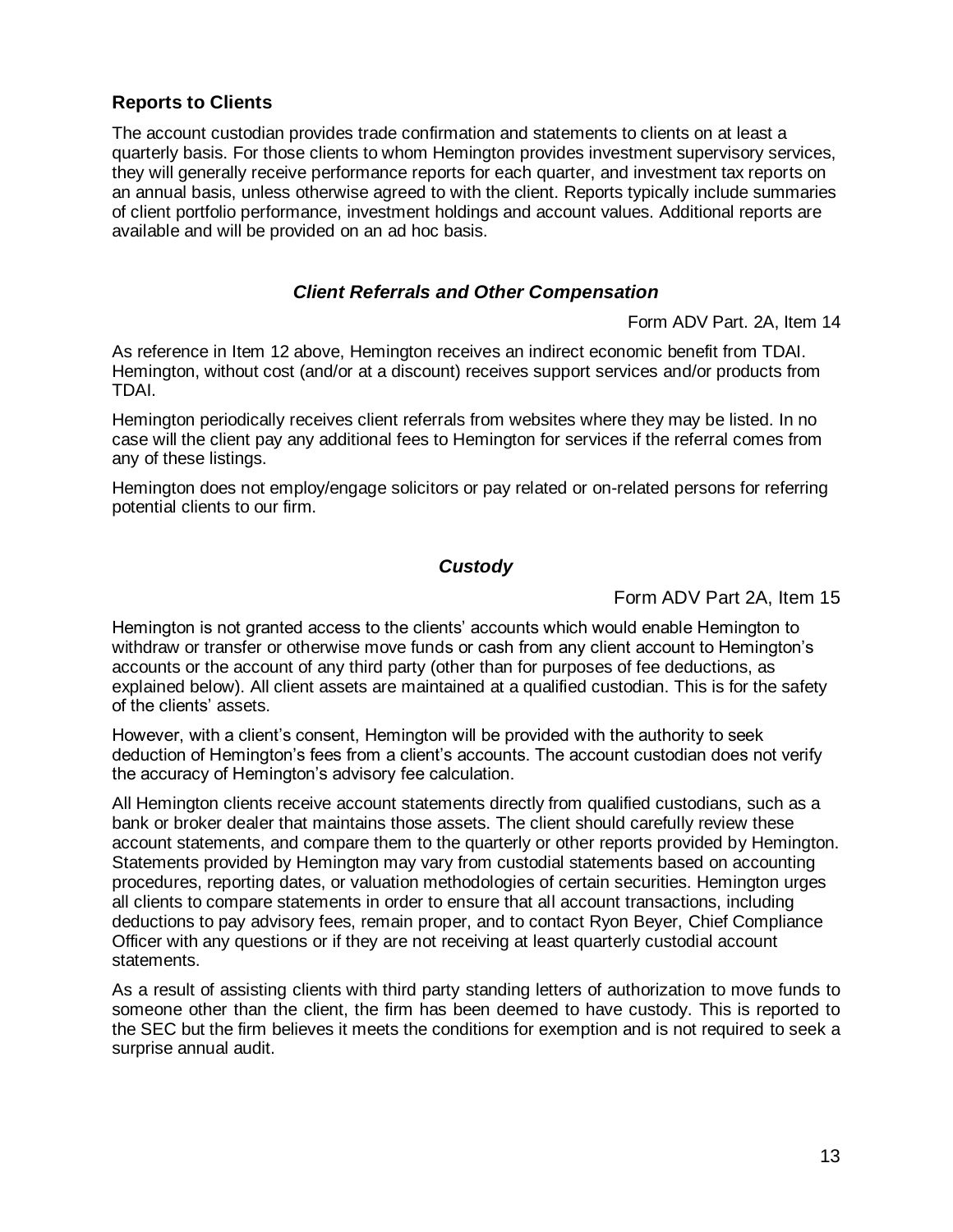## *Investment Discretion*

#### Form ADV Part 2A, Item 16

<span id="page-16-0"></span>Hemington typically receives discretionary authority from the client at the beginning of an advisory relationship to select the identity and amount of securities to be bought or sold. Prior to Hemington assuming discretionary authority over a client's account, the client shall be required to execute an Investment Advisory Agreement, granting Hemington full authority to buy, sell, or otherwise effect investment transactions. In addition, any investment discretion is obtained in writing through a limited power of attorney signed by the client prior. In all cases, however, such discretion is to be exercised in a manner consistent with the stated investment objectives for the particular client account.

Discretionary authority allows Hemington to perform trades in the client's account without further approval from the client. This includes decisions on the following:

- Securities purchased or sold
- The amount of securities to be purchased or sold

Once the portfolio is constructed, Hemington provides ongoing supervision and re-balancing of the portfolio as changes in market conditions and client circumstances may require.

Hemington seeks to undertake a minimal amount of trading in client accounts, in order to keep transaction fees, other expenses, and tax consequences associated with trading to minimal levels.

Clients who engage Hemington on a discretionary basis may, at any time, impose restrictions, in writing, on Hemington's discretionary authority (i.e. limit the types/amounts of particular securities purchased for their account, exclude the ability to purchase securities with an inverse relationship to the market, limit or proscribe Hemington's use of margin, etc.).

# *Voting Client Securities*

Form ADV Part 2A, Item 17

<span id="page-16-1"></span>Hemington will not vote proxies on behalf of advisory clients' accounts. Although, on rare occasions and only at the client's request, Hemington offers clients advice regarding corporate actions and the exercise of proxy voting rights.

<span id="page-16-2"></span>Clients will receive their proxies or other solicitations directly from their broker-dealer/custodian.

## *Financial Information*

Form ADV Part 2A, Item 18

Hemington does not require the prepayment of more than \$1,200 in fees per client, six months or more in advance. Hemington accepts limited forms of discretion over clients' accounts, as described in Item 16 of this brochure. Hemington is unaware of any financial condition that is reasonably likely to impair its ability to meet contractual commitments to clients. Hemington has never been the subject of a bankruptcy proceeding.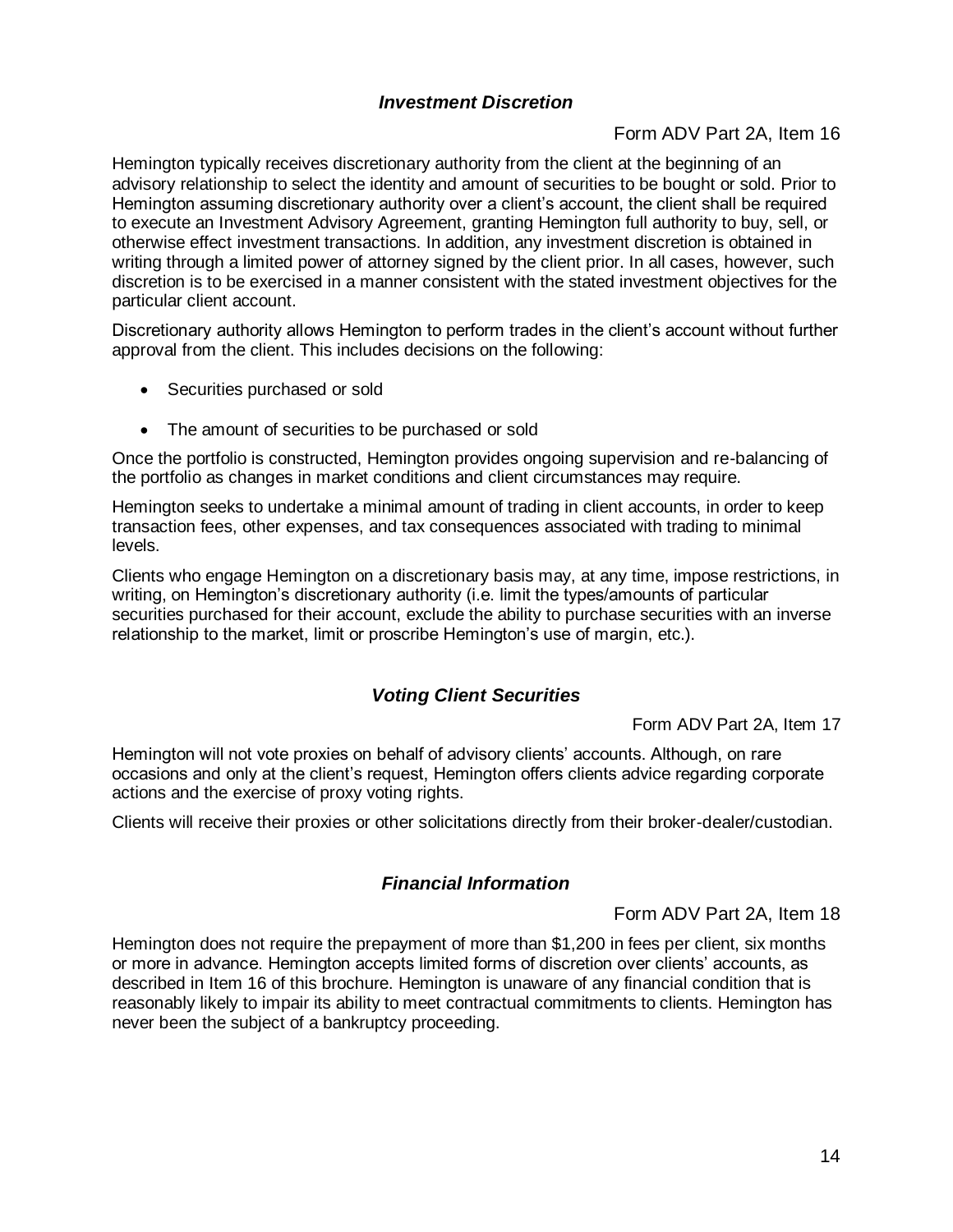**Eileen M. O'Connor Ryon P. Beyer Michael Byman Travis Johnson Jennifer Lake Dawson Frederick W. Hubach Amy A. Mitchell Ally Mastrota Paige Hanks Jonathan F. Duggan Benjamin R. Corson Jill Kaz Carrie J. Leinbach**

# <span id="page-17-0"></span>**Hemington Wealth Management, LLC**

## **7651 Leesburg Pike**

## **Falls Church, VA 22043**

Phone: (703) 828-2479

#### **Chicago Office**

150 S. Wacker, Suite 2400 Chicago IL 60606 Phone: (312) 757-5339

Web Site: [www.hemingtonwm.com](http://www.hemingtonwm.com/)

May 2022

## **FORM ADV PART 2B BROCHURE SUPPLEMENT**

<span id="page-17-1"></span>This brochure supplement provides information about Eileen M. O'Connor, Ryon P. Beyer, Michael Byman, Travis Johnson, Jennifer Lake Dawson, Frederick W. Hubach, Amy A. Mitchell, Ally Mastrota, Paige Hanks, Jonathan F. Duggan, Benjamin R. Corson, Jill Kaz, and Carrie J. Leinbach that supplements the Hemington Wealth Management, LLC brochure. You should have received a copy of that brochure. Please contact Ryon Beyer, Chief Compliance Officer, at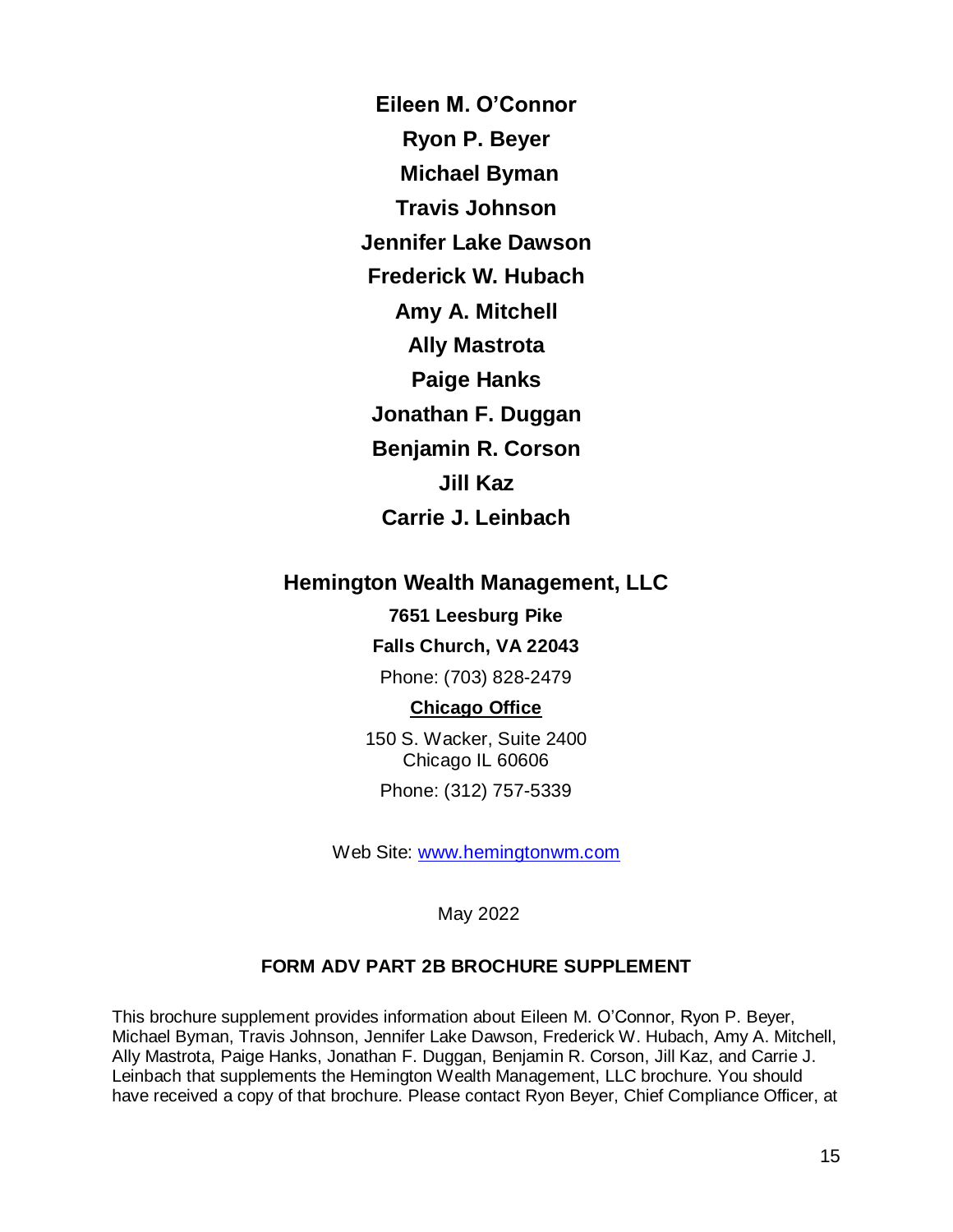(703) 622-3499 and/or [info@hemingtonwm.com](mailto:info@hemingtonwm.com) if you did not receive Hemington Wealth Management, LLC's brochure or if you have any questions about the contents of this supplement.

Additional information about Eileen M. O'Connor, Ryon P. Beyer, Michael Byman, Travis Johnson, Jennifer Lake Dawson, Frederick W. Hubach, Amy A. Mitchell, Ally Mastrota, Paige Hanks, Jonathan Duggan, Benjamin R. Corson, Jill Kaz, and Carrie J. Leinbach is available on the SEC's website at [www.adviserinfo.sec.gov.](http://www.adviserinfo.sec.gov/)

# <span id="page-18-0"></span>**Eileen M. O'Connor, CFP ® , MBA**

#### **Born in 1966**

Formal Post High School Education

- CERTIFIED FINANCIAL PLANNER<sup>TM</sup> professional, CFP<sup>®</sup>, 2005
- Certificate in Financial Planning, Georgetown University, 2005
- MBA, Harvard University, 1994
- B.S., Commerce, University of Virginia, 1989

Business Background for the Previous Five Years

- Hemington Wealth Management, LLC, Principal, 2013 to present
- McLean Asset Management Corporation, Investment Adviser Representative, 2005 to 2013
- O'Connor Consulting, Principal, 2004 to 2009

Disciplinary Information: None Other Business Activities: None

Additional Compensation: None

Supervision: Eileen O'Connor is supervised by Ryon Beyer, Principal. He reviews Eileen's work through frequent office interactions and the client relationship management system.

## <span id="page-18-1"></span>**Ryon P. Beyer**

#### **Born in 1976**

Formal Post High School Education

B.A., Business Economics, The Virginia Military Institute, 1999

Business Background for the Previous Five Years

- Hemington Wealth Management, LLC, Principal, 2013 to present
- McLean Asset Management Corporation, Investment Adviser Representative, 2011 to 2013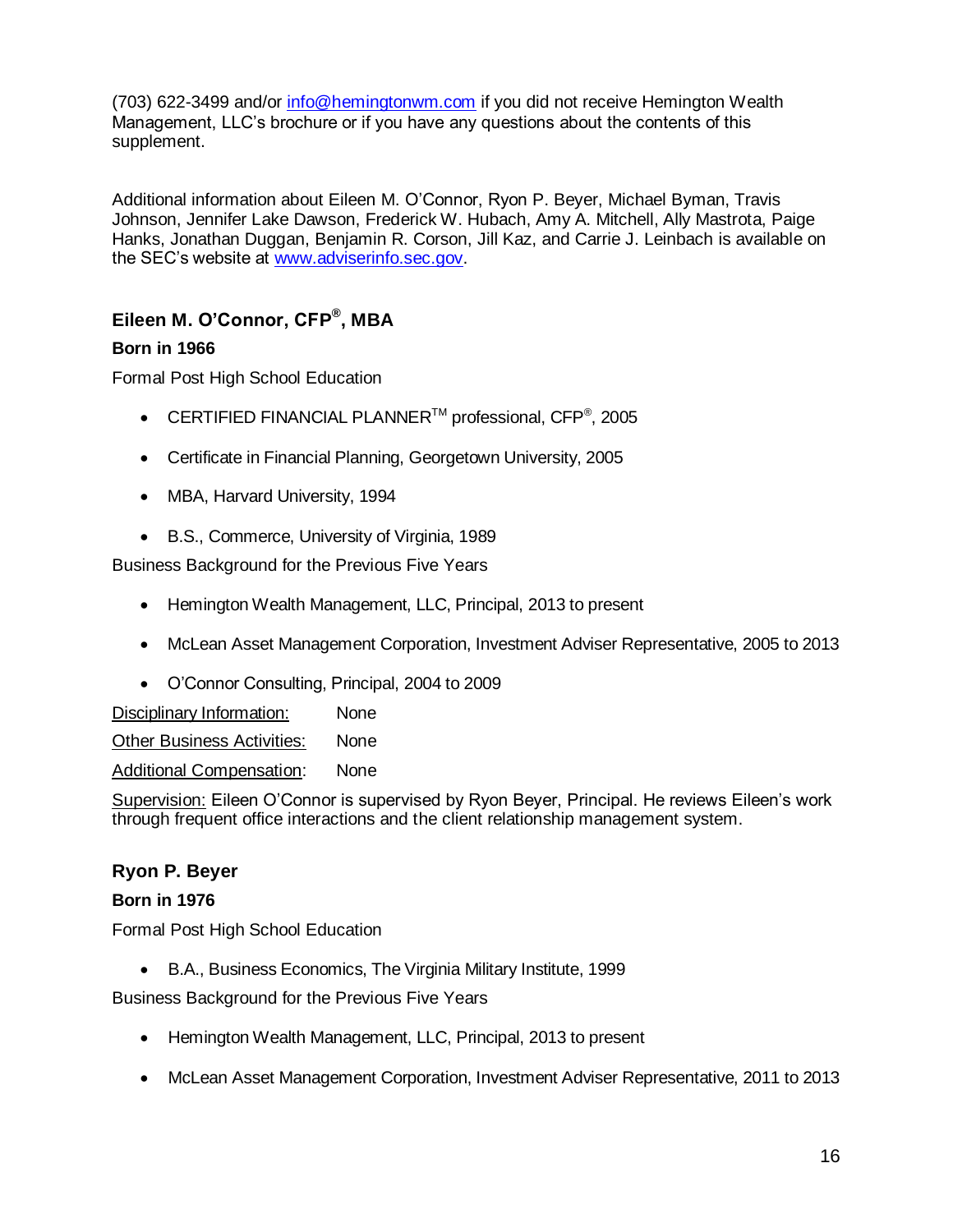SFX Financial Advisory Management Enterprises Inc., Investment Adviser Representative, 2002-2011

Disciplinary Information: None Other Business Activities: None Additional Compensation: None

Supervision: Ryon Beyer is supervised by Eileen O'Connor, Managing Principal. She reviews Ryon's work through frequent office interactions and the client relationship management system.

# <span id="page-19-0"></span>**Michael Byman, CFP® , MBA**

## **Born in 1960**

Formal Post High School Education

- CERTIFIED FINANCIAL PLANNER<sup>TM</sup> professional, CFP<sup>®</sup>, 2007
- CFP<sup>®</sup> Professional Education, College for Financial Planning, 2007
- MBA, George Mason University, 1993
- B.A., University of Virginia, 1982

Business Background for the Previous Five Years

- Hemington Wealth Management, LLC, Senior Wealth Advisor, 2013 to present
- Alexandria Capital, Senior Wealth Advisor, 2013 to 2014
- Capital Management Group, LLC, Financial Planner, 2005 to 2012

Disciplinary Information: None

**Other Business Activities: None** 

Additional Compensation: None

Supervision: Michael Byman is supervised by Ryon Beyer, Principal. He reviews Michael's work through frequent office interactions and the client relationship management system.

# <span id="page-19-1"></span>**Travis Johnson, CFP®**

## **Born in 1971**

Formal Post High School Education

- CERTIFIED FINANCIAL PLANNER<sup>TM</sup> professional, CFP<sup>®</sup>, 1996
- B.A., George Mason University, 1993

Business Background for the Previous Five Years

• Hemington Wealth Management, LLC, Senior Advisor, 2016 to present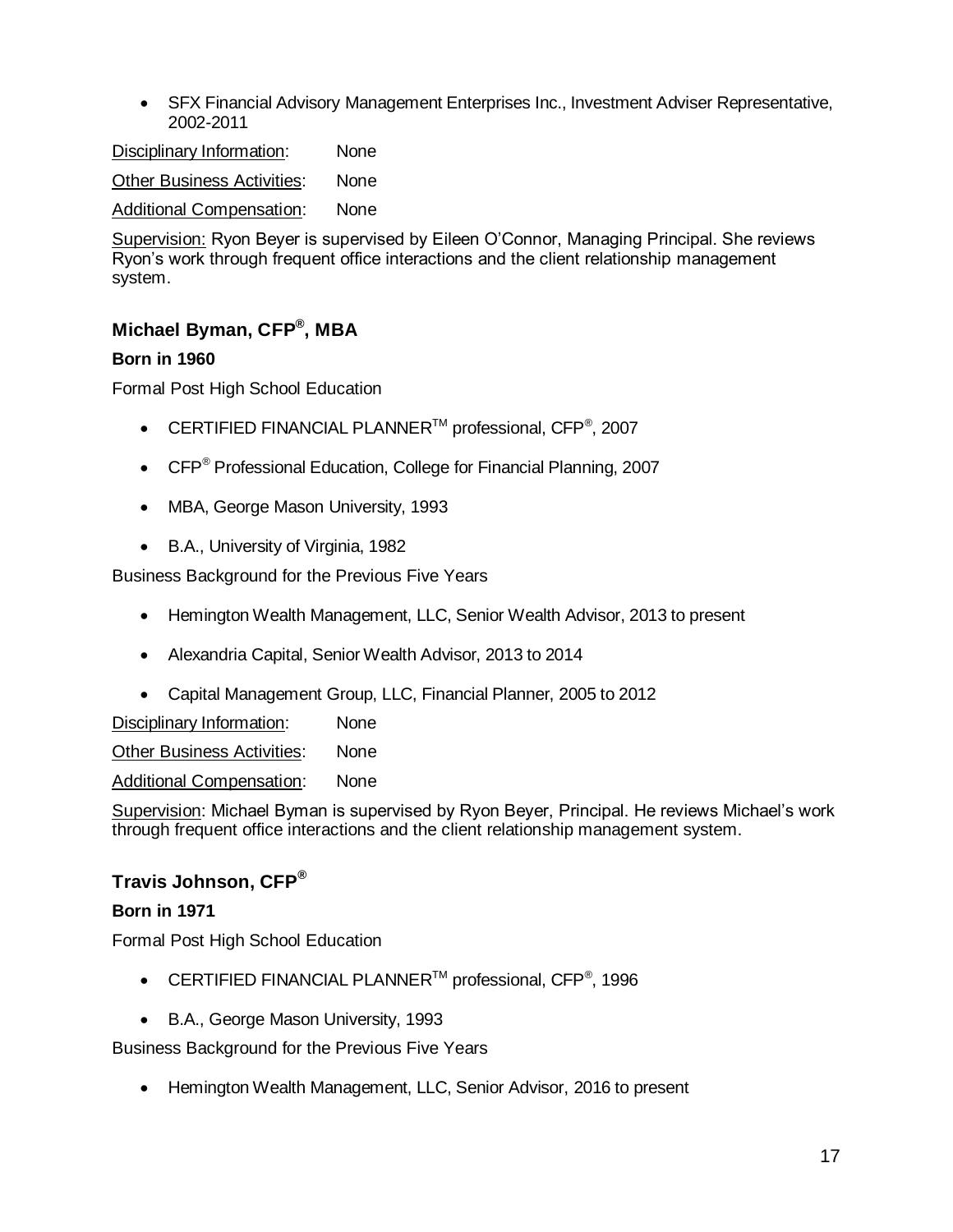Mason Investment Advisory Services, Inc., Financial Planner, 1994 to 2016

Disciplinary Information: None **Other Business Activities: None** Additional Compensation: None

Supervision: Travis Johnson is supervised by Ryon Beyer, Principal. He reviews Travis' work through frequent office interactions and the client relationship management system.

# <span id="page-20-0"></span>**Jennifer Lake Dawson, CFP®**

## **Born in 1982**

Formal Post High School Education

- CERTIFIED FINANCIAL PLANNER<sup>TM</sup> professional, CFP<sup>®</sup>, 2008
- Certificate in Financial Planning, Northwestern University School of Continuing Studies, 2008
- B.S., Mathematics, University of South Carolina, 2005

Business Background for the Previous Five Years

- Hemington Wealth Management, LLC, Managing Director-Chicago, 2017 to present
- Balasa Dinverno Foltz LLC, Wealth Manager, 2007 to 2016
- JMC Wealth Management, Inc. Client Concierge, 2006 to 2007

Disciplinary Information: None **Other Business Activities:** None Additional Compensation: None

Supervision: Jennifer Dawson is supervised by Ryon Beyer, Principal. He reviews Jennifer's work through frequent office interactions and the client relationship management system.

# <span id="page-20-1"></span>**Frederick W. Hubach, CFP® , CPWA® , EA**

## **Born in 1990**

Formal Post High School Education

- Enrolled Agent, 2021
- Certified Private Wealth Advisor<sup>®</sup>, 2019
- CERTIFIED FINANCIAL PLANNER™ professional, CFP®, 2016
- B.A., Economics, Wheaton College, 2011

Business Background for the Previous Five Years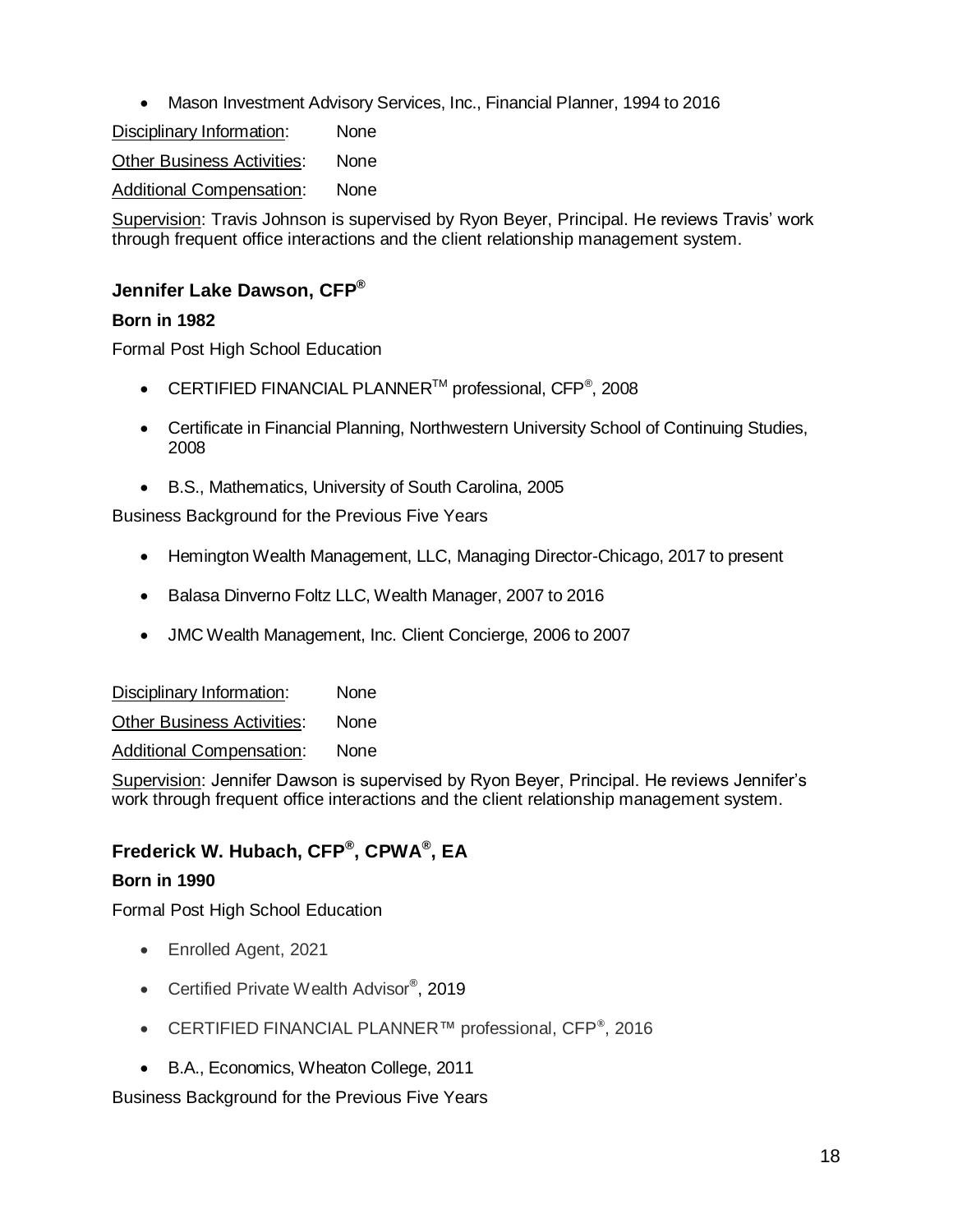- Hemington Wealth Management, LLC, Associate Advisor, 2018 to present
- Andersen Tax, LLC, Financial Planner, 2013 to 2018

Disciplinary Information: None

Other Business Activities: None

Additional Compensation: None

Supervision: Frederick Hubach is supervised by Ryon Beyer, Principal. He reviews Frederick's work through frequent office interactions and the client relationship management system.

# <span id="page-21-0"></span>**Amy A. Mitchell, CFA, CFP®**

## **Born in 1970**

Formal Post High School Education

- CERTIFIED FINANCIAL PLANNER™ professional, CFP®, 2020
- B.A., Management/Finance, Hood College, 1992

Business Background for the Previous Five Years

- Hemington Wealth Management, LLC, Wealth Advisor, 2018 to present
- Keystone Asset Management, Inc., Wealth Advisor, 2018
- Altius Financial Advisors, LLC, Financial Advisor, 2015 to 2018
- Mitchell Financial Services LLC, Founder and Owner, 2010 to 2018
- Federal Deposit Insurance Corporation, Special Assistant to the Special Advisor for the Chairman, 2002

Disciplinary Information: None

Other Business Activities: None

Additional Compensation: None

Supervision: Amy Mitchell is supervised by Ryon Beyer, Principal. He reviews Amy's work through frequent office interactions and the client relationship management system.

## <span id="page-21-1"></span>**Ally Mastrota, CFP®**

#### **Born in 1995**

Formal Post High School Education

- CERTIFIED FINANCIAL PLANNER<sup>TM</sup> professional, CFP<sup>®</sup>, 2020
- B.S., Virginia Polytechnic Institute and State University, 2018

Business Background for the Previous Five Years

• Hemington Wealth Management, LLC, Associate Advisor, 2018 to present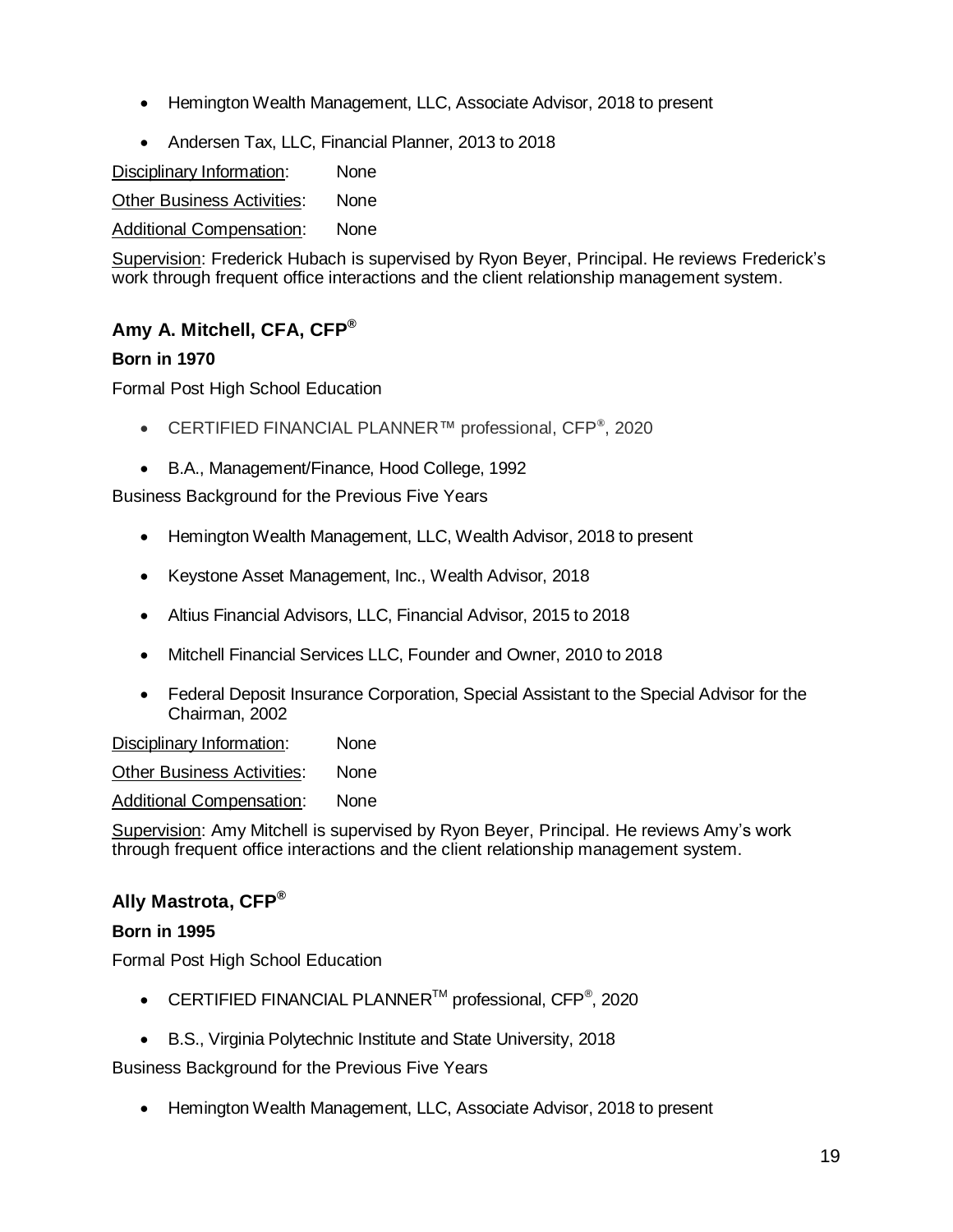- Egan Berger & Wiener, LLC, Intern, 2017
- Ameriprise Financial, Intern, 2016

Disciplinary Information: None Other Business Activities: None

Additional Compensation: None

Supervision: Ally Mastrota is supervised by Ryon Beyer, Principal. He reviews Ally's work through frequent office interactions and the client relationship management system.

# <span id="page-22-0"></span>**Paige Hanks, CFP®**

#### **Born in 1996**

Formal Post High School Education

- CERTIFIED FINANCIAL PLANNER<sup>TM</sup> professional, CFP<sup>®</sup>, 2020
- B.S., Virginia Polytechnic Institute and State University, 2018

Business Background for the Previous Five Years

- Hemington Wealth Management, LLC, Associate Advisor, 2018 to present
- Merrill Lynch, Intern, 2017
- Ameriprise Financial, Intern, 2016

Disciplinary Information: None

Other Business Activities: None

Additional Compensation: None

Supervision: Paige Hanks is supervised by Ryon Beyer, Principal. He reviews Paige's work through frequent office interactions and the client relationship management system.

# <span id="page-22-1"></span>**Jonathan F. Duggan, CFP® , MS TAX**

#### **Born in 1994**

Formal Post High School Education

- M.S., Taxation, American University, August 2021
- CERTIFIED FINANCIAL PLANNER™ professional, CFP®, 2019
- B.S.F.C.S. in Financial Planning, The University of Georgia, 2017

Business Background for the Previous Five Years

- Hemington Wealth Management, LLC, Associate Advisor, 2021 to present
- Sullivan Bruyette Speros & Blayney, Manager/Client Advisor, 2021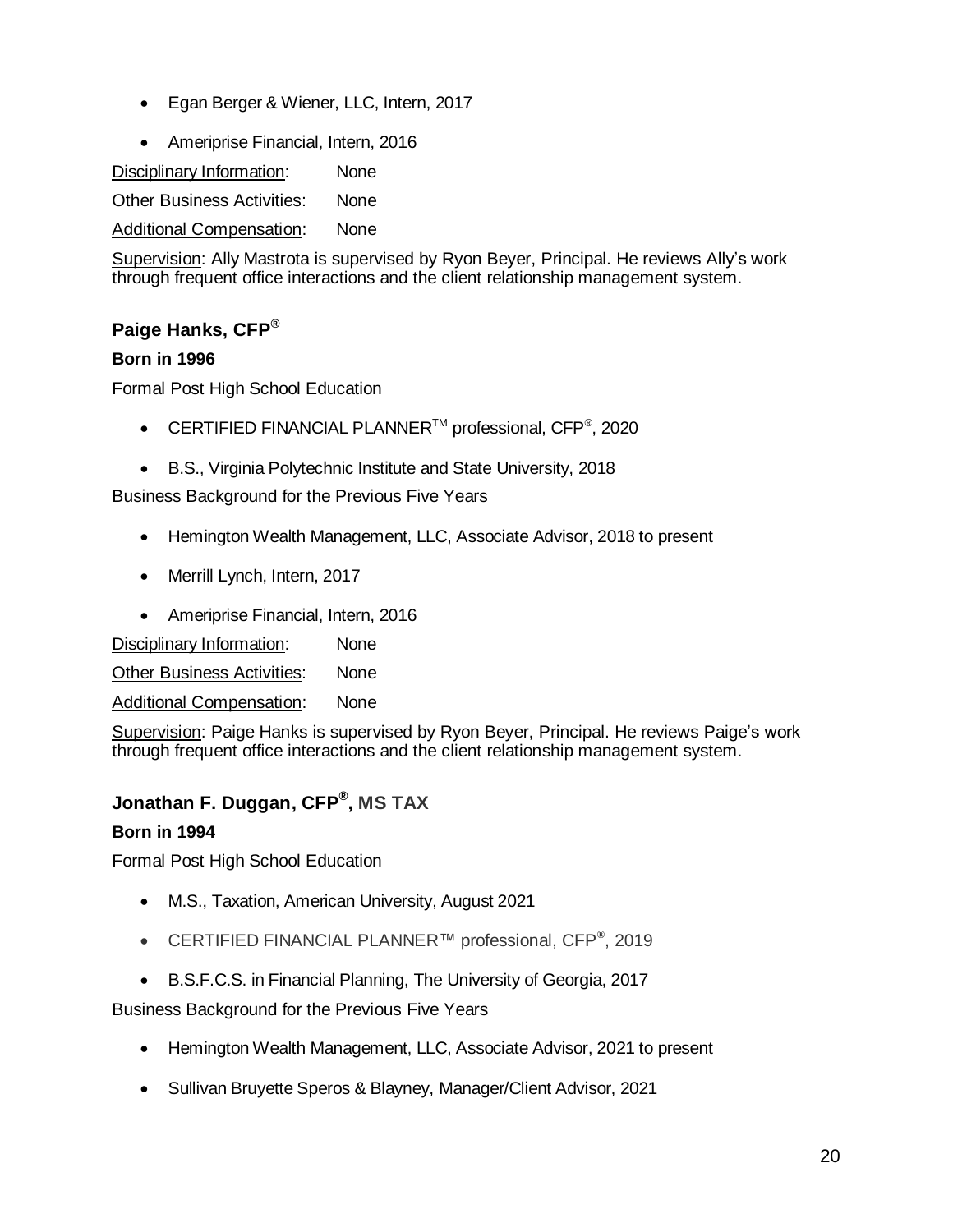- Sullivan Bruyette Speros & Blayney, Senior Associate/Financial Planner, 2019-2020
- Sullivan Bruyette Speros & Blayney, Associate/Financial Planner, 2017-2019

Disciplinary Information: None

Other Business Activities: None

Additional Compensation: None

Supervision: Jonathan Duggan is supervised by Ryon Beyer, Principal. He reviews Jonathan's work through frequent office interactions and the client relationship management system.

# <span id="page-23-0"></span>**Benjamin R. Corson, CFA, CRPC®**

## **Born in 1989**

Formal Post High School Education

 B.A., Business Administration, Finance specialization with a minor in Mathematics, American University, 2011

Business Background for the Previous Five Years

- Hemington Wealth Management, LLC, Head of Trading, 2022 to present
- MacroView Investment Management, LLC, Partner and Director, 2012-2022

Disciplinary Information: None Other Business Activities: None

Additional Compensation: None

Supervision: Ben Corson is supervised by Ryon Beyer, Principal. He reviews Ben's work through frequent office interactions and the client relationship management system.

# <span id="page-23-1"></span>**Jill Kaz, CFP®**

#### **Born in 1963**

Formal Post High School Education

- CERTIFIED FINANCIAL PLANNER<sup>TM</sup> professional, CFP<sup>®</sup>, 2015
- B.A., International Business, University of Colorado, 1985

Business Background for the Previous Five Years

- Hemington Wealth Management, LLC, Wealth Advisor, 2022 to present
- Strategic Wealth Partners, Wealth Advisor & Senior Financial Planner, 2017 to 2022
- ISTO Advisors, Senior Wealth Advisor, 2016 to 2017
- GCG Financial, Financial Advisor, 2010 to 2016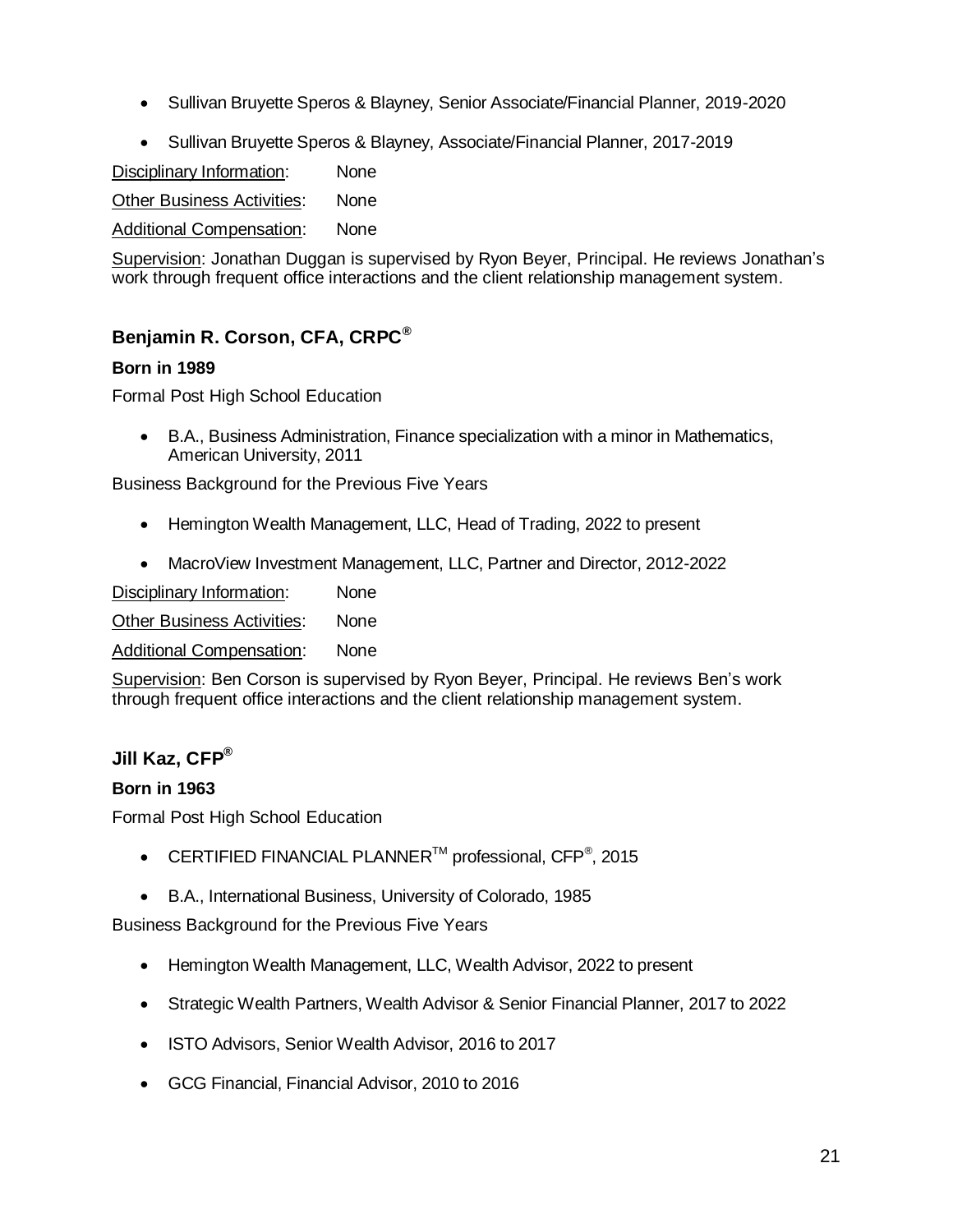Disciplinary Information: None Other Business Activities: None Additional Compensation: None

Supervision: Jill Kaz is supervised by Ryon Beyer, Principal. He reviews Jill's work through frequent office interactions and the client relationship management system.

## <span id="page-24-0"></span>**Carrie J. Leinbach**

#### **Born in 1974**

Formal Post High School Education

B.A., Government, University of Virginia, 1996

Business Background for the Previous Five Years

Hemington Wealth Management, LLC, Special Projects Coordinator, 2019 to present

Disciplinary Information: None

Other Business Activities: None

Additional Compensation: None

Supervision: Carrie Leinbach is supervised by Ryon Beyer, Principal. He reviews Carrie's work through frequent office interactions and the client relationship management system.

## **Professional Certifications**

Employees have earned certifications and credentials which require further detail.

**Certified Financial Planner (CFP® )** The CERTIFIED FINANCIAL PLANNER™, CFP® and federally registered CFP (with flame design) marks (collectively, the "CFP $^{\circ}$  marks") are professional certification marks granted in the United States by Certified Financial Planner Board of Standards, Inc. ("CFP Board").

The CFP<sup>®</sup> certification is a voluntary certification; no federal or state law or regulation requires financial planners to hold CFP® certification. It is recognized in the United States and a number of other countries for its (1) high standard of professional education; (2) stringent code of conduct and standards of practice; and (3) ethical requirements that govern professional engagements with clients.

As of 2016, to attain the right to use the  $\text{CFP}^{\textcircled{}}$  marks, an individual must satisfactorily fulfill the following requirements. These same qualifications may not have been in place when the credential was obtained.

 **Education** – (1) Complete college or university-level coursework through a program registered with the CFP Board, addressing the major personal financial planning areas identified by CFP Board's most recent Job Analysis Study; and studies have determined as necessary for the competent and professional delivery of financial planning services, and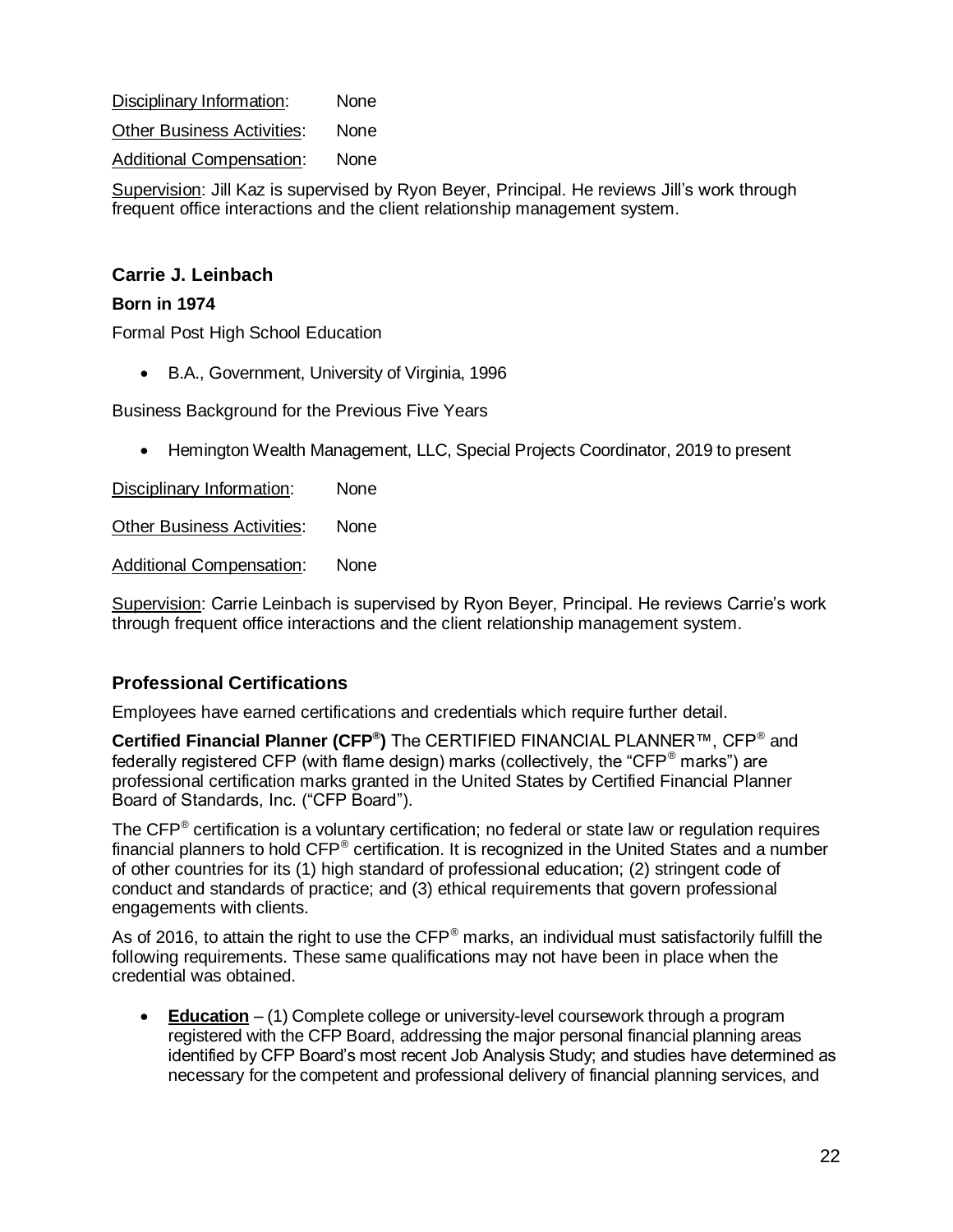(2) Verify that you hold a regionally accredited college or university bachelor's degree or higher;

- **Examination** Pass the comprehensive CFP® Certification Examination. The examination includes multiple-choice questions, including stand-alone questions and sets of questions associated with short scenarios or more lengthy case histories;
- **Experience** Complete at least three years of full-time financial planning-related experience (or the equivalent, measured as 2,000 hours per year); and
- **Ethics** Agree to adhere to the high standards of ethics and practice outlined in the CFP Board's Standards of Professional Conduct, a set of documents outlining the ethical and practice standards for CFP<sup>®</sup> professionals.

Individuals who become certified must complete the following ongoing education and ethics requirements in order to maintain the right to continue to use the  $\mathsf{CFP}^{\otimes}$  marks:

- **Continuing Education** Complete 30 hours of continuing education hours every two years, including two hours on the Code of Ethics and other parts of the Standards of Professional Conduct, to maintain competence and keep up with developments in the financial planning field; and
- **Ethics** Renew an agreement to be bound by the Standards of Professional Conduct. The Standards prominently require that CFP<sup>®</sup> professionals provide financial planning services at a fiduciary standard of care. This means  $\mathsf{CFP}^{\circledcirc}$  professionals must provide financial planning services in the best interests of their clients.

 $\text{CFP}^{\circledast}$  professionals who fail to comply with the above standards and requirements may be subject to CFP Board's enforcement process, which could result in suspension or permanent revocation of their CFP<sup>®</sup> certification.

**Chartered Financial Analyst (CFA):** Chartered Financial Analysts are licensed by the CFA Institute to use the CFA mark. CFA certification requirements:

- Hold a bachelor's degree from an accredited institution or have equivalent education or work experience.
- To earn the CFA charter, you must successfully pass through the CFA Program, a graduate-level self-study program that combines a broad curriculum with professional conduct requirements, culminating in three sequential exams.
- Completing the CFA Program exams can take as little as 18 months, but on average, it takes about four years to earn a CFA charter. Successful candidates report spending an average of 300 hours preparing for each exam.
- Successful completion of all three exam levels of the CFA Program. These three exams, each taking approximately 6 hours to complete, must be completed sequentially.
- The Level I exam is offered twice a year, in June and December. The Level II and III exams are offered once a year, in June.
- Have 48 months of **acceptable professional work experience i**n the investment decisionmaking process.
- Fulfill society requirements, which vary by society. Unless you are upgrading from affiliate membership, all societies require **[two sponsor statements](http://www.cfainstitute.org/about/membership/process/Pages/membership_sponsors.aspx)** as part of each application; these are submitted online by your sponsors.